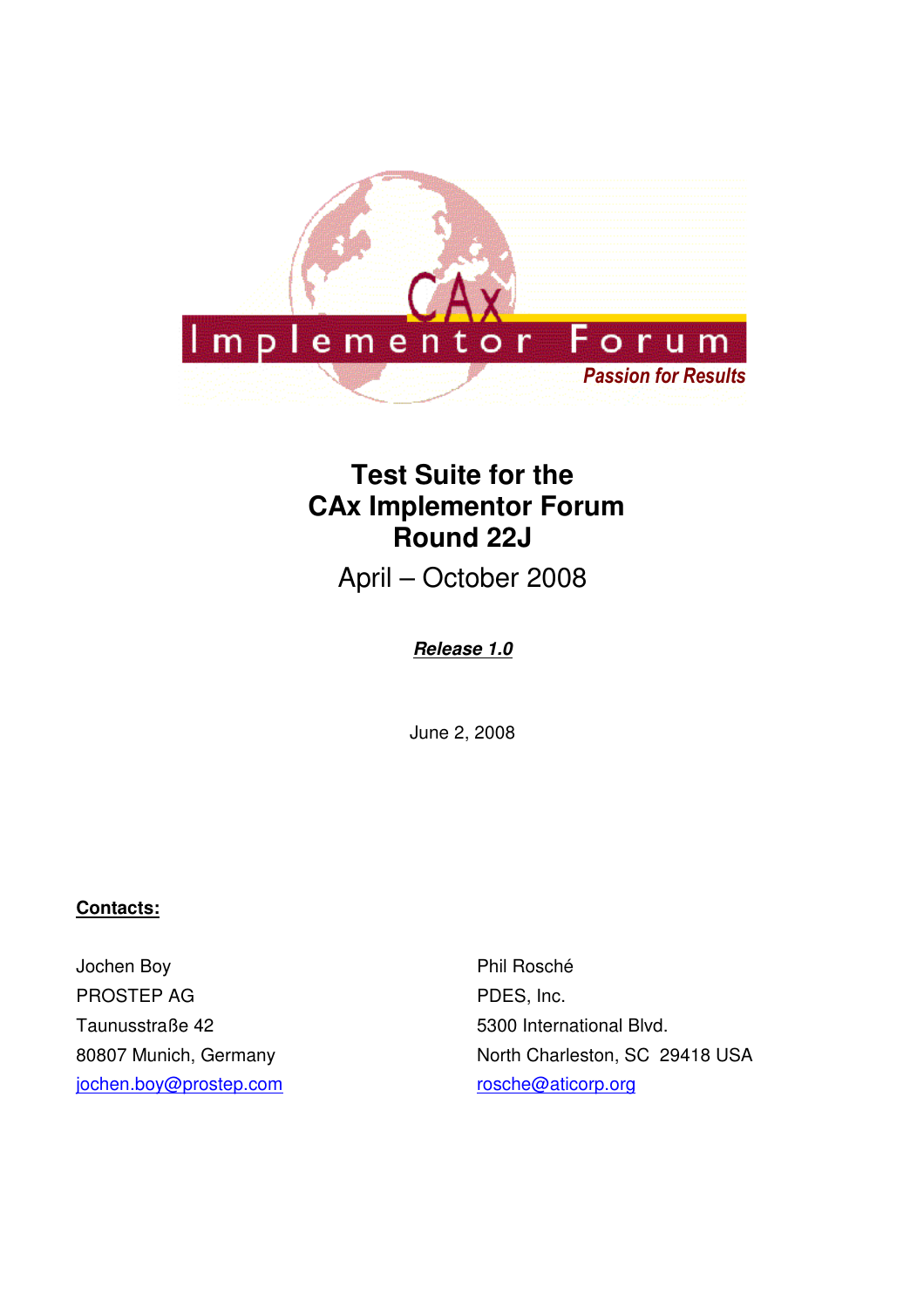| CAx Implementor Forum | 22 <sup>nd</sup> Test Round | April - October 2008 |
|-----------------------|-----------------------------|----------------------|
|                       |                             |                      |

## **Contents:**

| 1.0                                                                               |  |
|-----------------------------------------------------------------------------------|--|
| 1.1                                                                               |  |
| 1.2                                                                               |  |
| 1.3                                                                               |  |
| 1.4                                                                               |  |
| 2.0                                                                               |  |
| 2.1                                                                               |  |
| 2.1.1                                                                             |  |
| 2.1.2                                                                             |  |
| 2.1.3                                                                             |  |
| 2.1.3.1                                                                           |  |
| 2.1.3.2                                                                           |  |
| Model GD8: GD&T Minimal Semantic Presentation & Representation 9<br>$2.2^{\circ}$ |  |
| 2.2.1                                                                             |  |
| 2.2.2                                                                             |  |
| 2.2.3                                                                             |  |
| 2.2.3.1                                                                           |  |
| 2.2.3.2                                                                           |  |
| 2.3                                                                               |  |
| 2.3.1                                                                             |  |
| 2.3.2                                                                             |  |
| 2.3.3                                                                             |  |
| 2.3.3.1                                                                           |  |
|                                                                                   |  |
| 3.0                                                                               |  |
| 3.1                                                                               |  |
| 3.1.1                                                                             |  |
| 3.1.2                                                                             |  |
| 3.1.2.1                                                                           |  |
|                                                                                   |  |
| 3.1.3                                                                             |  |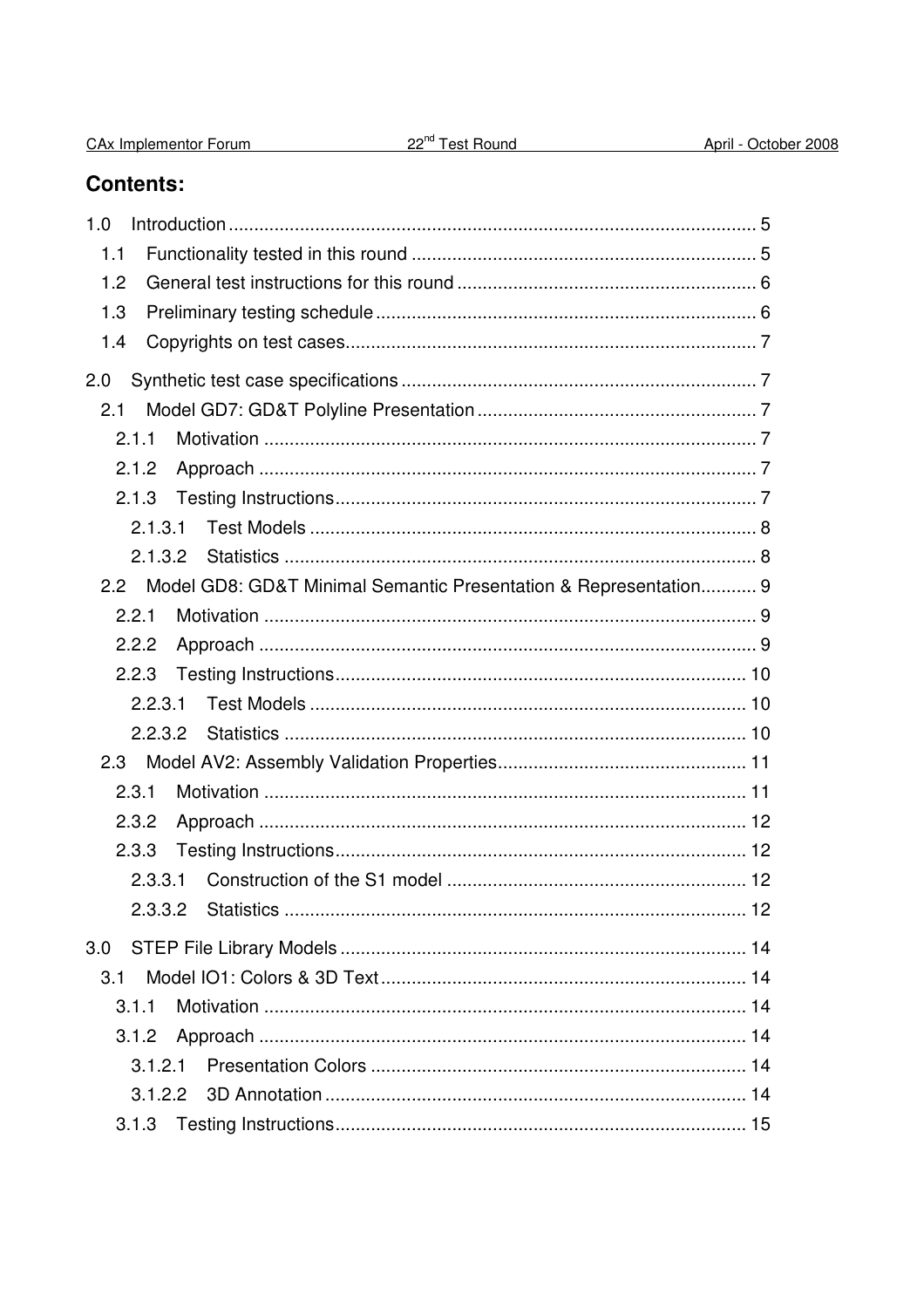| CAx Implementor Forum | 22 <sup>nd</sup> Test Round April - October 2008 |  |
|-----------------------|--------------------------------------------------|--|
| 3.1.3.1               |                                                  |  |
|                       |                                                  |  |
|                       |                                                  |  |
| 3.2.1                 |                                                  |  |
| 3.2.2                 |                                                  |  |
| 3.2.3                 |                                                  |  |
| 3.2.3.1               |                                                  |  |
|                       |                                                  |  |
|                       |                                                  |  |
| 3.3.1                 |                                                  |  |
| 3.3.2                 |                                                  |  |
| 3.3.3                 |                                                  |  |
| 3.3.3.1               |                                                  |  |
| 3.3.3.2               |                                                  |  |
|                       |                                                  |  |
| 3.4.1                 |                                                  |  |
| 3.4.2                 |                                                  |  |
| 3.4.3                 |                                                  |  |
| 3.4.3.1               |                                                  |  |
| 4.0                   |                                                  |  |
| 4.1                   |                                                  |  |
| 4.2                   |                                                  |  |
| 4.3                   |                                                  |  |
| 4.3.1                 |                                                  |  |
| 4.3.2                 |                                                  |  |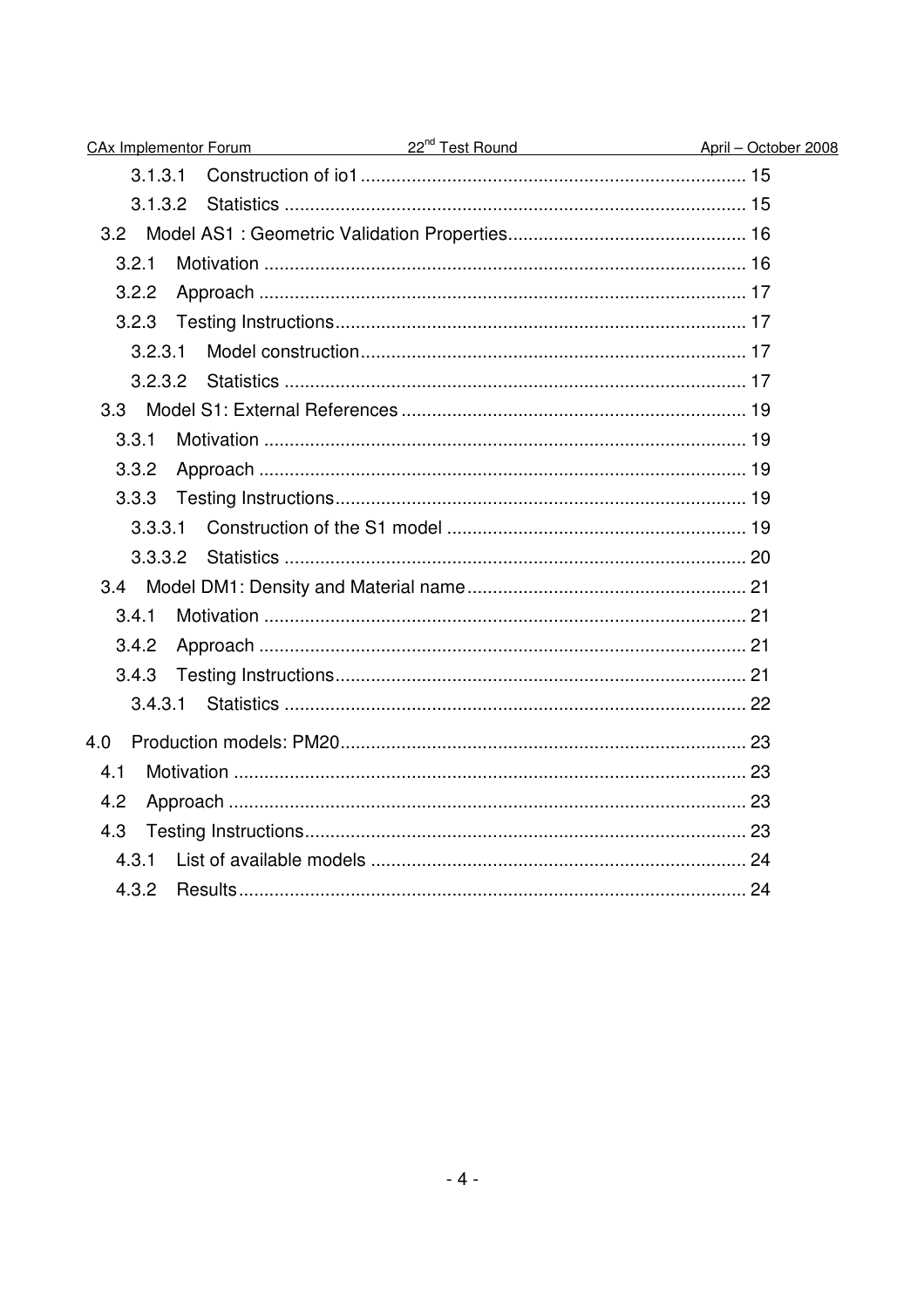## **1.0 Introduction**

This document describes the suite of test cases to be used for the twenty-second round of testing of the CAx Implementor Forum (CAx-IF). The CAx-IF is a joint testing forum organized by PDES, Inc. and the ProSTEP iViP Association. The test rounds of the CAx-IF concentrate primarily on testing the interoperability and conformance of STEP processors based on AP 203 and AP 214.

The test rounds in general combine testing of synthetic and production models. Production models will in most cases be provided by the member companies of the organizations PDES, Inc. and ProSTEP iViP Association. When production models are not available from the member companies, "production-like" models will be solicited from the various CAx-IF participants.

This test suite includes synthetic models for testing the following capabilities: Presentation of Geometric & Dimensional Tolerances, both as Polylines and semantically, based on Representation, as well as Assembly Validation Properties.

Production models are provided for assemblies and piece parts. The basis for the production test cases is native CAD models. Each test case therefore originates from a single CAD system, and the set of test cases to be pre-processed (converted to STEP files) is unique for each CAD system. After pre-processing, the resulting STEP files are then to be imported/post-processed/read in by the rest of the participants.

In addition, this round of testing will serve to collect and verify new files for the CAx-IF STEP file library, which is publicly accessible on the CAx-IF homepages. These files will include Colors, 3D Text, Geometric Validation Properties, and External References.

## **1.1 Functionality tested in this round**

Functionality tested in this round relates to: Presentation of Geometric & Dimensional Tolerances, and Assembly Validation Properties.

- Geometric & Dimensional Tolerances describes the capability to embed information about tolerances which are necessary input for the manufacturing of the part into the 3D model. Past tests in the CAx-IF were focused on the 'representation' approach, i.e. transport the product manufacturing information (PMI) in a re-usable way, without displaying it in the 3D model. In Rounds22J, two different way for 'presentation' of PMI in 3D will be tested:
	- $\circ$  "Polyline Presentation" refers to breaking down each annotation into polylines and arcs, and exchanging them as wireframe geometry. This preserves the exact shape of the annotation, but is human readable only.
	- "Minimal Semantic Presentation" relies on the "Representation" capability to render the information contents to be displayed. These are supplemented with basic styling and positioning information, to enable the importing CAD system to re-create the annotation elements using its internal PMI capability.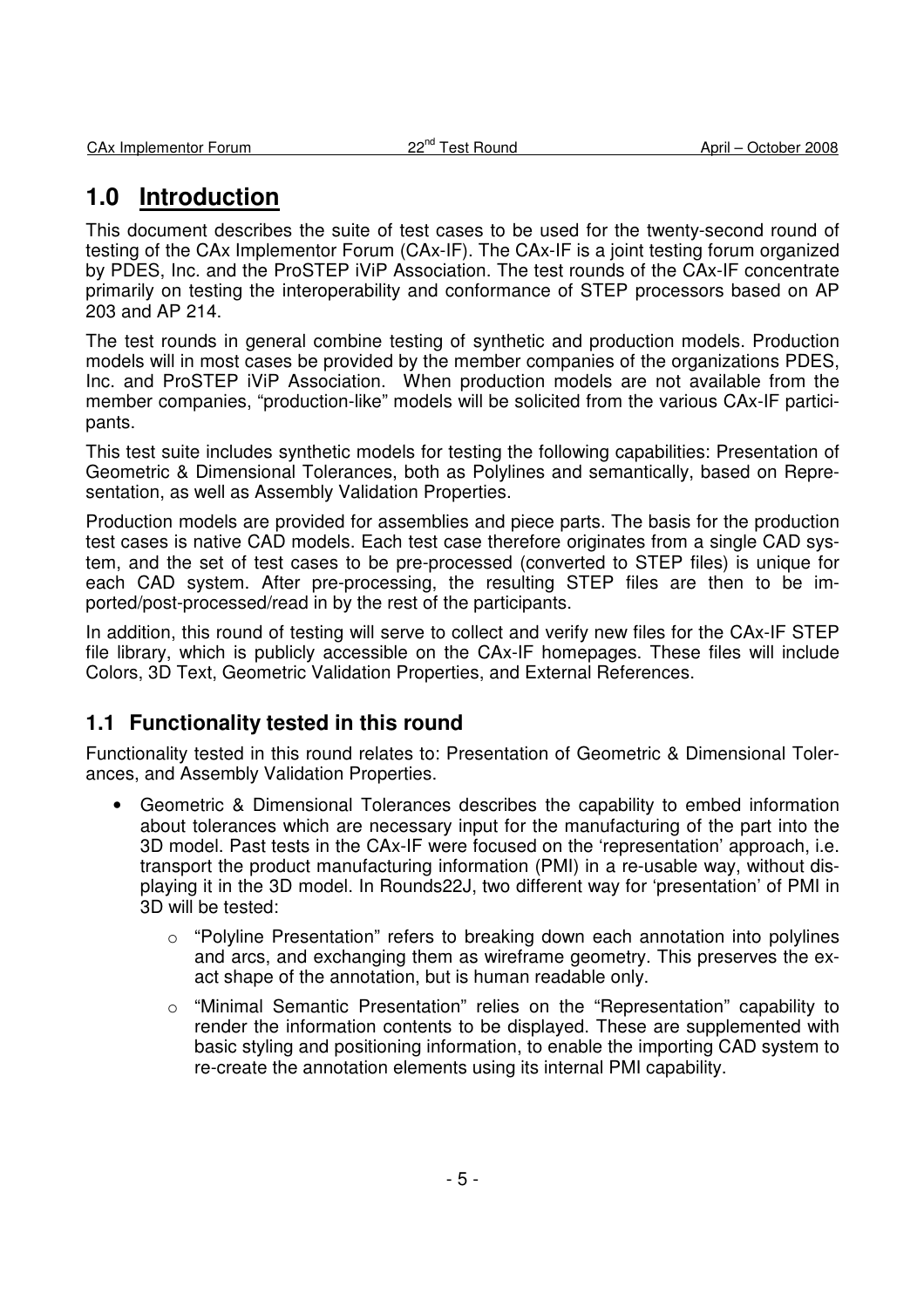| CA <sub>x</sub> Implementor Forum |  |
|-----------------------------------|--|
|                                   |  |

- Assembly Validation Properties are a new mechanism, which is derived from the "extended" ValProps. It allows for the verification of an assembly without the need to process the referenced geometry, hence focuses on large assemblies exported using the External References mechanism.
- The test cases defined for the public STEP file library cover functionalities that have been well established in past CAx-IF test rounds.
- In addition to synthetic models for the above capabilities, production models are included in this round of testing.

## **1.2 General test instructions for this round**

The general procedures for communication of models and statistics are outlined in a separate document 'General Testing Instructions'. The general instructions can be retrieved from CAx Implementor Forum web sites. The latest version is v1.6, dated June 2008.

## **1.3 Preliminary testing schedule**

The following schedule has been agreed on for Round22J:

| <b>Date</b>        | <b>Action</b>                                              |
|--------------------|------------------------------------------------------------|
| June 4, 2008       | Test Suite available /                                     |
| (Web)              | 1 <sup>st</sup> CAx Implementor Forum conference call      |
| <b>ASAP</b>        | <b>Production Models (native) released</b>                 |
| July 2 (Wed)       | Initial STEP files and native stats due                    |
| <b>August 6</b>    | STEP files and native stats frozen /                       |
| (Wed)              | Initial release of files for testing                       |
| August 20 (Wed)    | Initial Target stats due / 2 <sup>nd</sup> conference call |
| September 30 (Tue) | Target stats frozen / 3 <sup>rd</sup> conference call      |
| October 7 (Tue)    | Review meeting for test round                              |
| October $8-9$      | <b>CAx Implementor Forum meeting,</b>                      |
| $(Wed - Thu)$      | Darmstadt, Germany                                         |

The CAx-IF meeting will take place in conjunction with the fall workshop of the "LOTAR" project group for long-term archiving, and the "Infoplatform" workshop, which also includes the User Roundtable.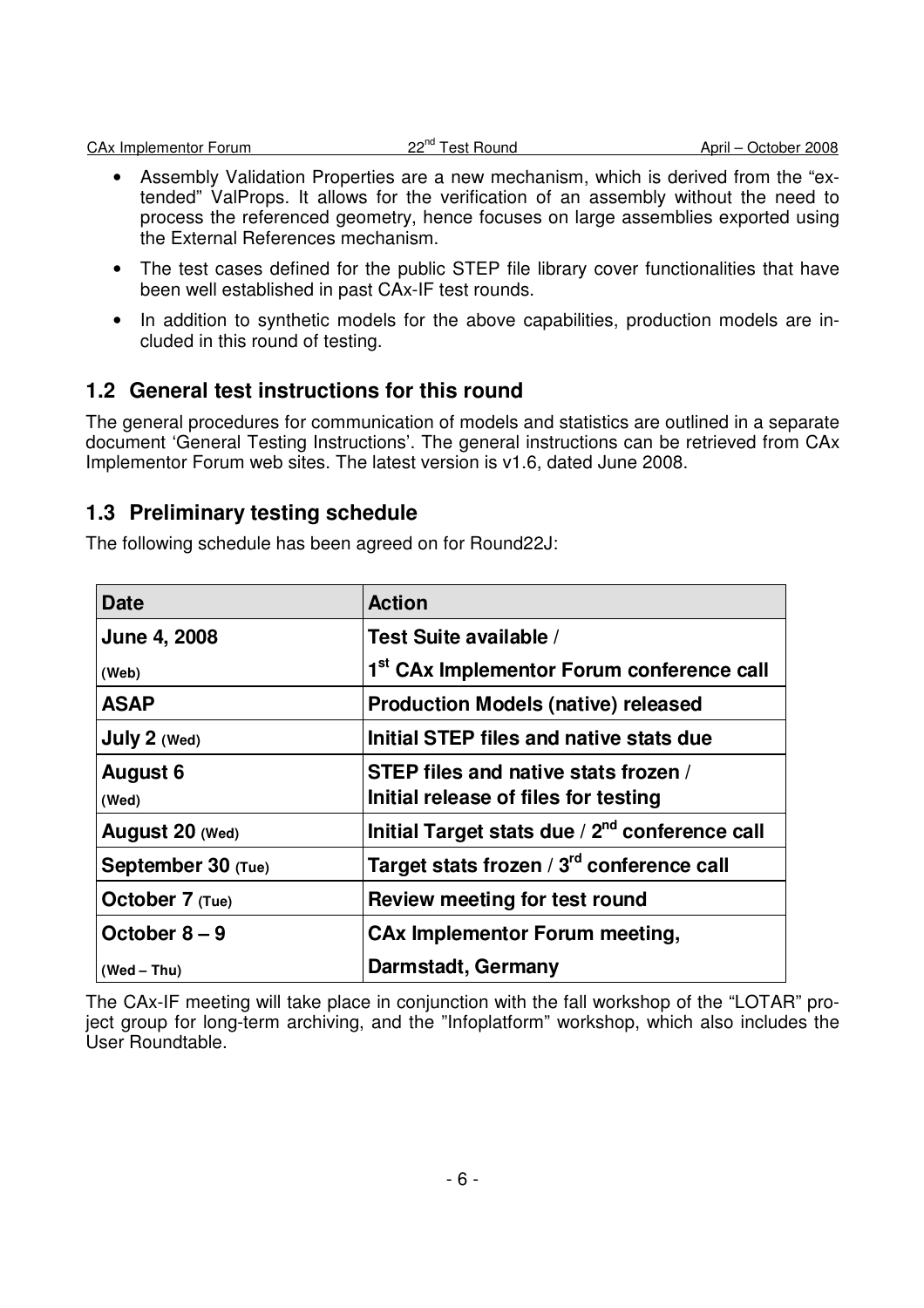## **1.4 Copyrights on test cases**

Not all of the production test cases which were provided by the PDES, Inc. and ProSTEP iViP member companies are fully released for any purpose. The least common denominator is that the test cases can be freely distributed among the ProSTEP iViP / PDES, Inc. Round Table participants and can be used for any purposes that are related to CAx-IF testing (i.e. testing, documentation of testing efforts), as long as a reference to the originating company is made.

The test cases must not be used for any purposes other than the CAx-IF testing or outside of PDES, Inc. and ProSTEP iViP.

## **2.0 Synthetic test case specifications**

## **2.1 Model GD7: GD&T Polyline Presentation**

## **2.1.1 Motivation**

Geometric and Dimensional Tolerances are required for a number of business use cases in the context of STEP data exchange. Among others, they are a prerequisite for long-term data archiving. In addition, the GD&T data can be used to drive downstream applications such as coordinate measuring and manufacturing.

For documentation and long-term archiving purposes, the Polyline Presentation approach was suggested and developed by the LOTAR project group. It presents the GD&T information within the 3D model, broken down into lines and arcs, so that is looks exactly as generated by the native system.

#### **2.1.2 Approach**

The approach to be used is described in the "Draft Recommended Practices for GD&T Polyline Presentation", that can be found in the member area of the CAx-IF web sites. Polyline annotations and the definition of saved views (the latter not mandatory) are in scope for this round of testing; the exchange of annotation validation properties is out of scope for this round. This corresponds with what has been tested in the LOTAR pilot.

#### **2.1.3 Testing Instructions**

In Round22J, a number of user-provided models containing GD&T information will be provided for testing. They will be made available on the CAx-IF Document Sharing Web Site.

**Note** that **all** CAx-IF participants, even / especially those who have not implemented Polyline Presentation, are asked to import the resulting STEP files. Since the annotations basically are broken down into wireframe geometry (which has been tested in R20J-R21J), the question is to what extend the information can be found by arbitrary CAD systems.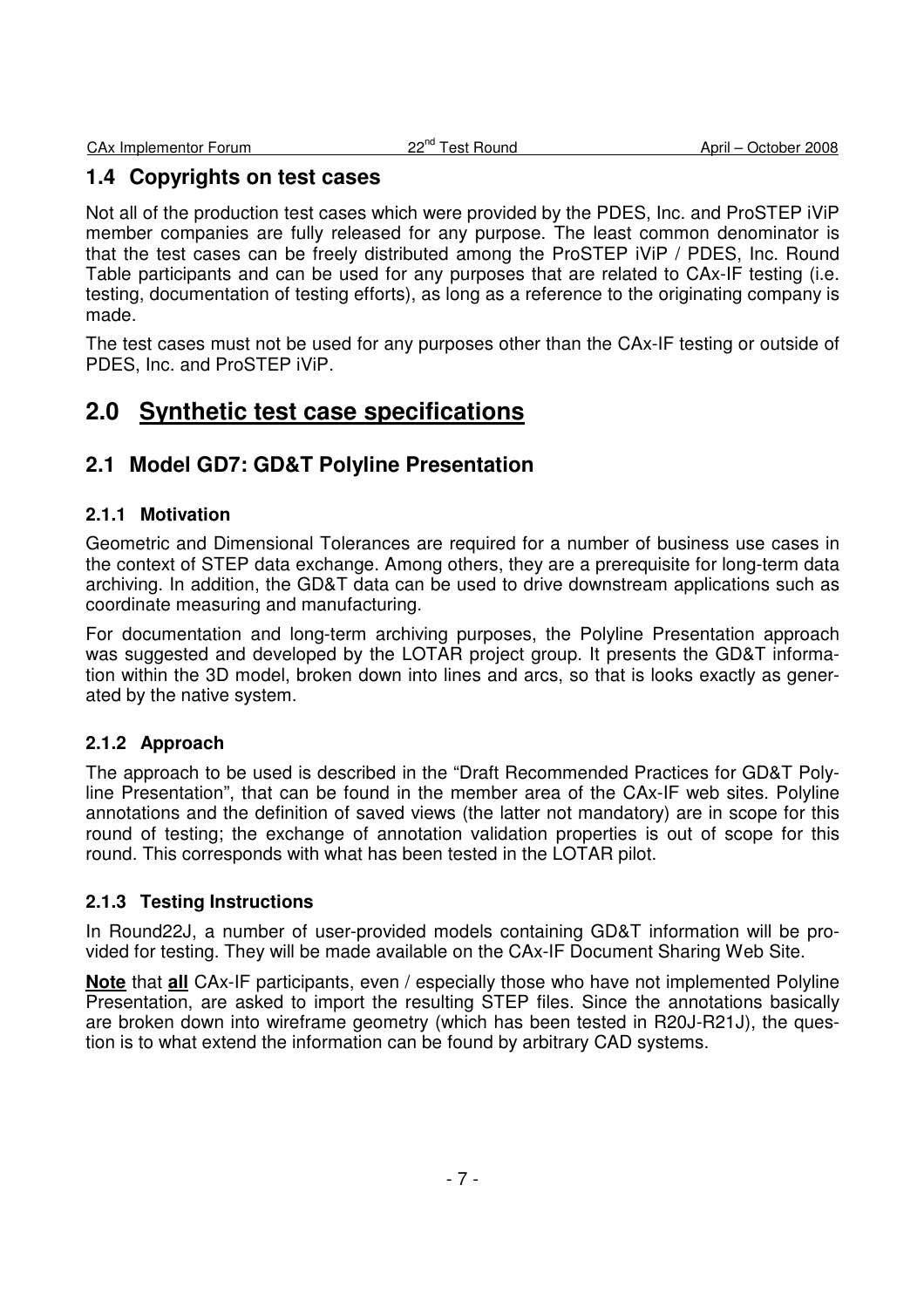

Figure 1: Example for a user-provided part with tolerances.

#### **2.1.3.1 Test Models**

The following "real-world" GD&T test models are available for Round22J, and can be downloaded from the document sharing web site, under "Round22J > GD&T Test Models":

| <b>Model name</b>         | <b>Stats code</b> | <b>Native System</b> | Remarks                   |
|---------------------------|-------------------|----------------------|---------------------------|
| P120TEST_PILOT-21.CATPart | gd7 v5a           | <b>CATIA V5</b>      | Provided by Boeing        |
| P120TEST_PILOT-27.CATPart | gd7 v5b           | <b>CATIA V5</b>      | <b>Provided by Boeing</b> |
| P120TEST_PILOT-37.CATPart | gd7_v5c           | <b>CATIA V5</b>      | <b>Provided by Boeing</b> |
| Bracket-dim-test.prt      | gd7_uga           | UG NX                | Provided by RC            |
| Bracket-dim-test2.prt     | gd7_ugb           | UG NX                | Provided by RC            |

#### **2.1.3.2 Statistics**

For each STEP file submitted for the GD7 model, vendors must submit the corresponding native statistics to the online statistics and results database, CAESAR. To do so, log in to CAESAR, go to "Test Rounds > R22J Test Cases > GD7 Data Sheet", and either fill in the web form, or upload a comma-delimited file (.csv) with the following data: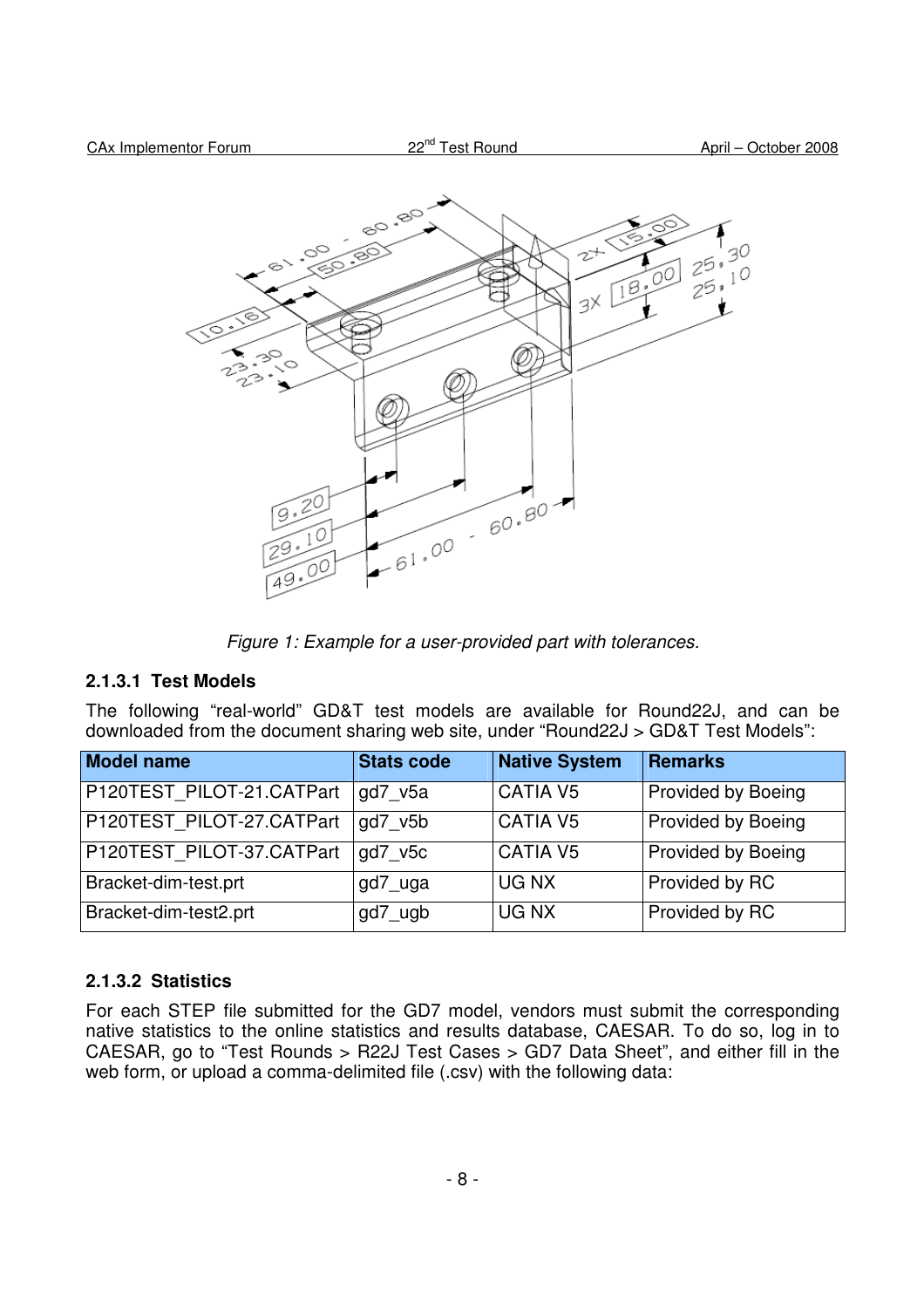| <b>CAx Implementor Forum</b> | 22 <sup>nd</sup> Test Round                                                                 | April - October 2008 |
|------------------------------|---------------------------------------------------------------------------------------------|----------------------|
| column name                  | description                                                                                 |                      |
| model                        | The name of the test model, see test models table                                           |                      |
| system_n                     | The system code of the CAD system creating the STEP<br>lfile                                |                      |
| system_t                     | The system code of the CAD system importing the<br>STEP file. For native stats, enter 'stp' |                      |
| unit                         | The unit the model is designed in                                                           |                      |
| volume                       | Total volume of all solids                                                                  |                      |
| area                         | Total surface area of all solids                                                            |                      |
| <b>CX</b>                    | Centroid of all solids                                                                      |                      |
| <b>cy</b>                    |                                                                                             |                      |
| cz                           |                                                                                             |                      |
| dim_found                    | The number of dimensions processed                                                          |                      |
| datum found                  | The number of datums processed                                                              |                      |
| tol_processed                | The number of tolerances processed                                                          |                      |
| date                         | The date when the statistics were last updated (will be)<br>filled in automatically)        |                      |
| <b>issues</b>                | A short statement on issues with the file                                                   |                      |

## **2.2 Model GD8: GD&T Minimal Semantic Presentation & Representation**

## **2.2.1 Motivation**

Geometric and Dimensional Tolerances are required for a number of business use cases in the context of STEP data exchange. Among others, they are a prerequisite for long-term data archiving. In addition, the GD&T data can be used to drive downstream applications such as coordinate measuring and manufacturing.

In contrast to the Polyline approach, Semantic Presentation relies on the GD&T Representation capability to define the contents to be displayed, and supplements these with positioning and styling information to create the appropriate notes in 3D space. (Associative) 3D Annotations including Unicode characters have been tested in previous rounds in preparation for this test case.

## **2.2.2 Approach**

Recommended Practices for the implementation of GD&T Representation, and initial guidelines for GD&T (semantic) Presentation, can be found on the WikiSTEP page, see http://wikistep.org/. In addition, a draft Usage Guide outlining the interdependencies between the GD&T elements is available in the CAx-IF member area under "Information on Round22J of Testing." The actual approach and scope of the GD8 test case is that of the NIST pilot.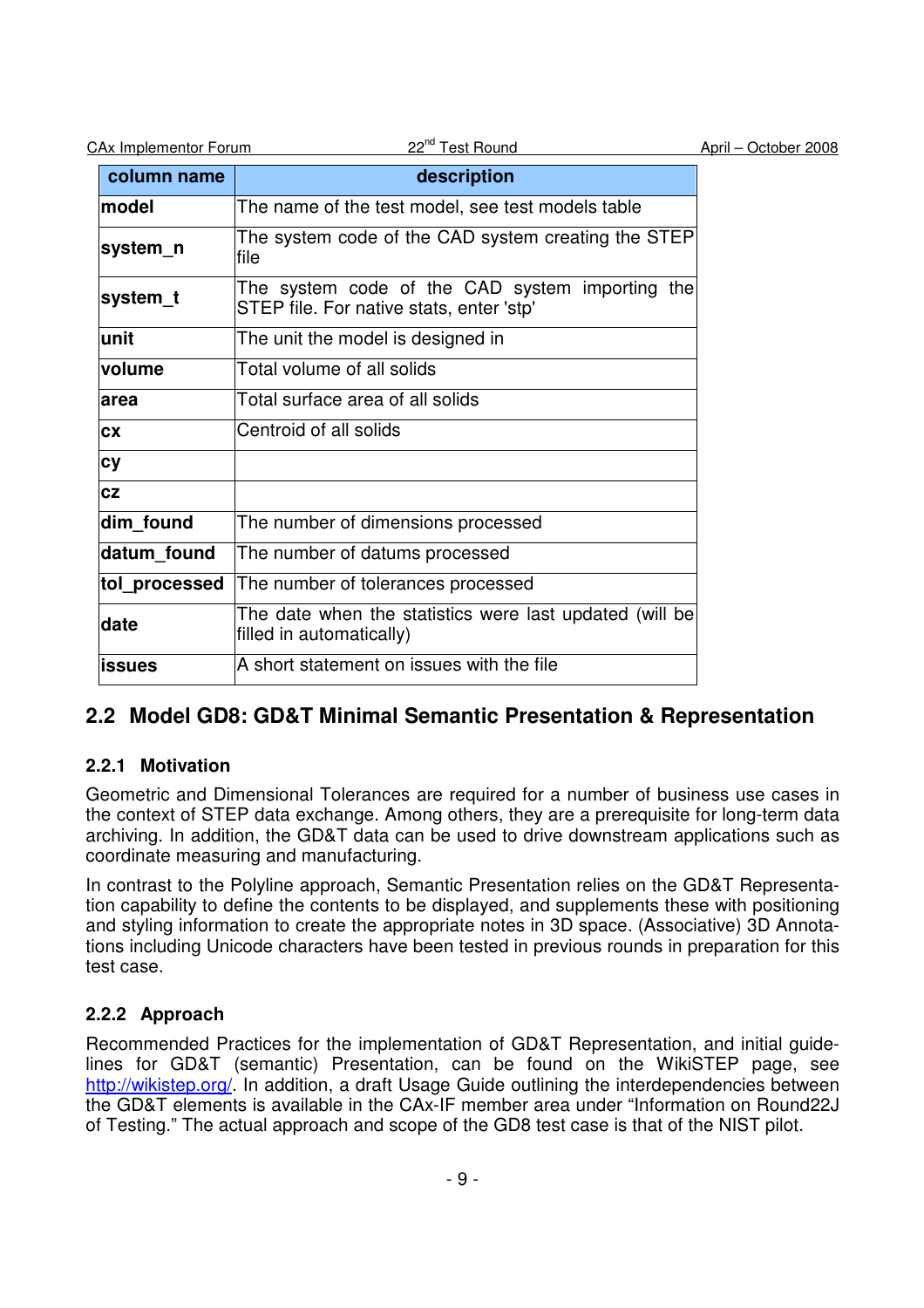#### **2.2.3 Testing Instructions**

In Round22J, a number of user-provided models containing GD&T information will be provided for testing. They will be made available on the CAx-IF Document Sharing Web Site.



Figure 2: Example for a user-provided part with tolerances.

## **2.2.3.1 Test Models**

The following "real-world" GD&T test models are available for Round22J, and can be downloaded from the document sharing web site, under "Round22J > GD& Test Models":

| <b>Model name</b>         | <b>Stats code</b> | <b>Native System</b> | Remarks                   |
|---------------------------|-------------------|----------------------|---------------------------|
| P120TEST_PILOT-21.CATPart | gd8 v5a           | <b>CATIA V5</b>      | Provided by Boeing        |
| P120TEST_PILOT-27.CATPart | gd8 v5b           | CATIA V5             | Provided by Boeing        |
| P120TEST_PILOT-37.CATPart | gd8 v5c           | <b>CATIA V5</b>      | <b>Provided by Boeing</b> |
|                           | gd8 pea           | Pro/Engineer         |                           |
|                           | gd8_peb           | Pro/Engineer         |                           |
|                           | .gd8_pec          | Pro/Engineer         |                           |

## **2.2.3.2 Statistics**

For each STEP file submitted for the GD8 model, vendors must submit the corresponding native statistics to the online statistics and results database, CAESAR. To do so, log in to CAESAR, go to "Test Rounds > R22J Test Cases > GD8 Data Sheet", and either fill in the web form, or upload a comma-delimited file (.csv) with the following data: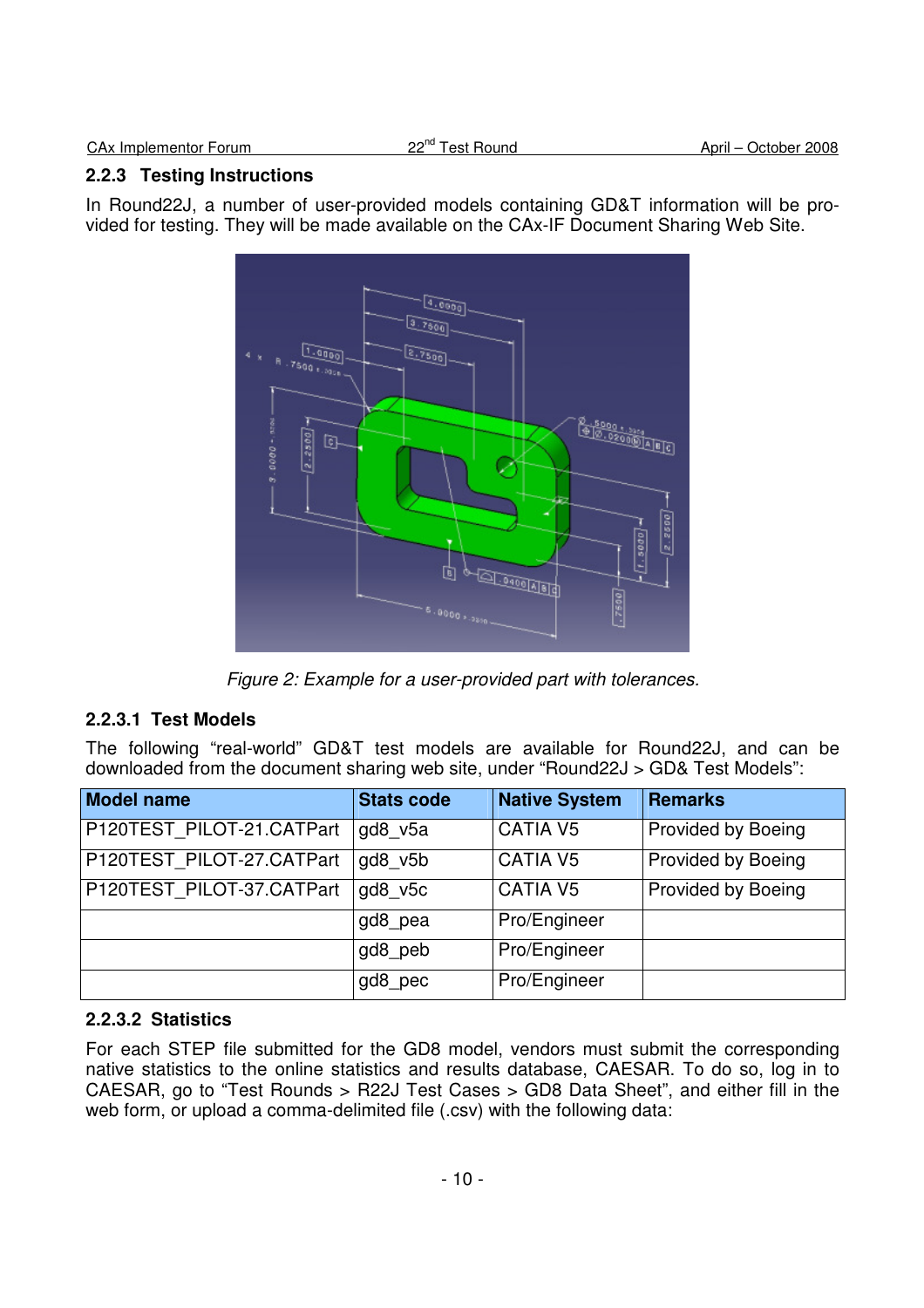| <b>CAx Implementor Forum</b> | 22 <sup>nd</sup> Test Round                                                                 | April - October 2008 |
|------------------------------|---------------------------------------------------------------------------------------------|----------------------|
| column name                  | description                                                                                 |                      |
| model                        | The name of the test model, see test models table                                           |                      |
| system n                     | The system code of the CAD system creating the<br><b>STEP</b> file                          |                      |
| system_t                     | The system code of the CAD system importing the<br>STEP file. For native stats, enter 'stp' |                      |
| unit                         | The unit the model is designed in                                                           |                      |
| volume                       | Total volume of all solids                                                                  |                      |
| larea                        | Total surface area of all solids                                                            |                      |
| <b>CX</b>                    | Centroid of all solids                                                                      |                      |
| <b>cy</b>                    |                                                                                             |                      |
| <b>CZ</b>                    |                                                                                             |                      |
| dim found                    | The number of dimensions processed                                                          |                      |
| datum found                  | The number of datums processed                                                              |                      |
| tol_processed                | The number of tolerances processed                                                          |                      |
| date                         | The date when the statistics were last updated (will be)<br>filled in automatically)        |                      |
| <b>issues</b>                | A short statement on issues with the file                                                   |                      |

## **2.3 Model AV2: Assembly Validation Properties**

## **2.3.1 Motivation**

The existing Validation Properties for assembly data, known as "ValProps II" or "Extended ValProps", provides a suitable mechanism where geometrical data is provided along with the product structure. However, for the incremental exchange of STEP files, where the product structure might be included but the geometry of the component parts may be omitted, this approach is not applicable. Similarly, if the product structure is broken down into smaller subassemblies, the component data is not available in the sub-assembly files and so it is again not applicable.

The additional "Assembly Validation Properties" will provide a verification capability where geometry is not present. It will make it possible for the exchange of assembly data to be verified in two ways. The first will ensure that the number of instances found at each node is correct, while the second will ensure that the position and orientation information for each instance is correct.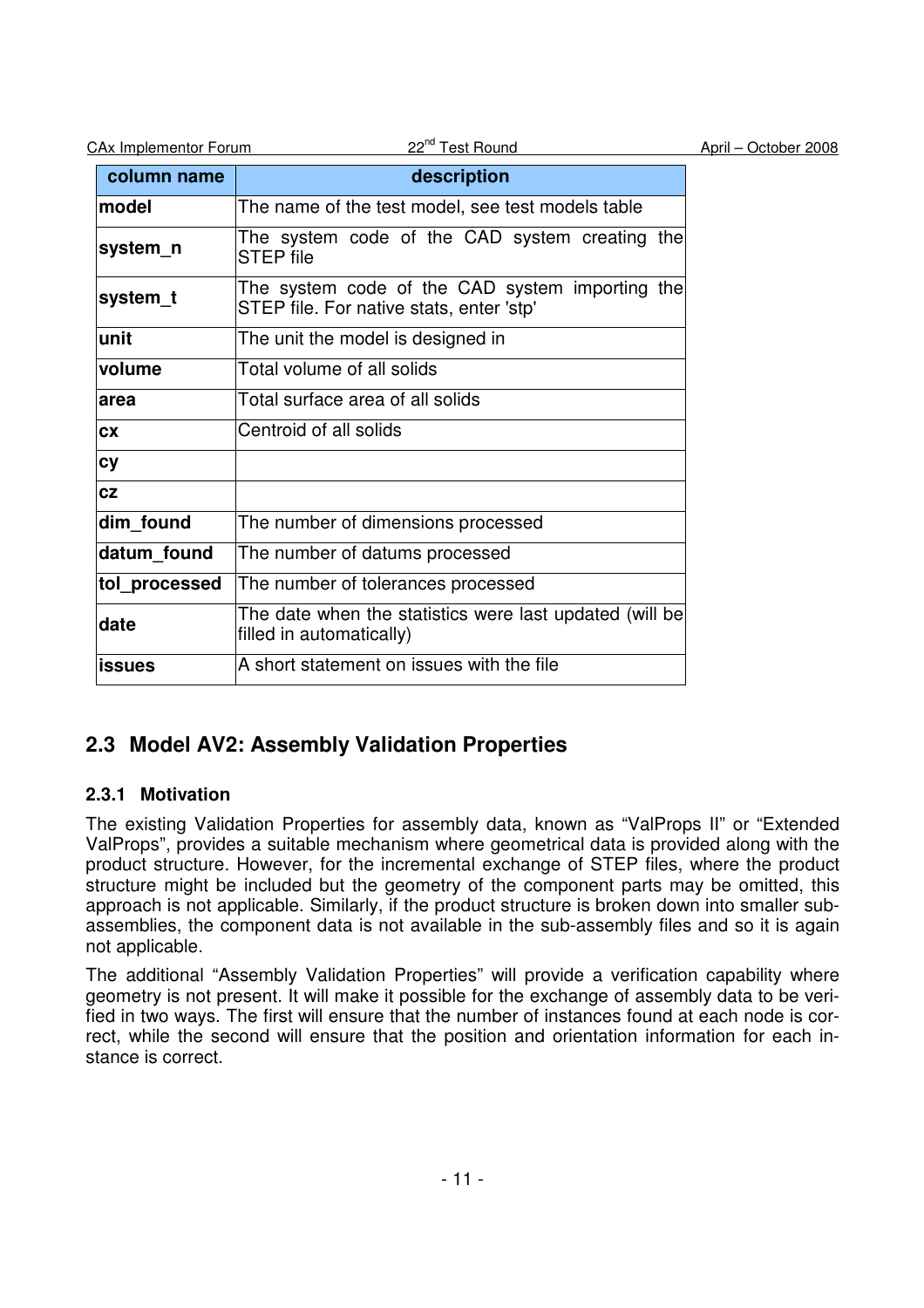|  | <b>CAx Implementor Forum</b> |  |
|--|------------------------------|--|

#### **2.3.2 Approach**

The approach used was first tested in Round21J, and is described in the "Recommended Practices for Assembly Validation Properties", available under "Joint Testing Information" on the CAx-IF homepages.

#### **2.3.3 Testing Instructions**

The Assembly Validation Properties shall be tested using the model known as S1 or "spaceship", adding the number of children and notional solids of dimension 10x10x10 at each node. This model is also used in the STEP file example given in the draft Recommended Practices.

In order to distinguish this test case from the spaceship for the STEP file library, the designation for Assembly ValProps testing will be "AV2".

#### **2.3.3.1 Construction of the S1 model**

This test case has been used in a number of previous CAx-IF test rounds, therefore the modeling instructions are not repeated here. If a vendor would like to participate in this test case and does not yet have the model, the construction information can be found e.g. in the Test Suite for Round5J, available in the "Joint Testing Information" area of the CAx-IF web site.



Figure 3: Shape of the AV2 model (spaceship)

#### **2.3.3.2 Statistics**

For each STEP file submitted for the AV2 model, vendors must submit the corresponding native statistics to the online statistics and results database, CAESAR. To do so, log in to CAESAR, go to "Test Rounds > R22J Test Cases > AV2 Data Sheet", and either fill in the web form, or upload a comma-delimited file (.csv) with the following data: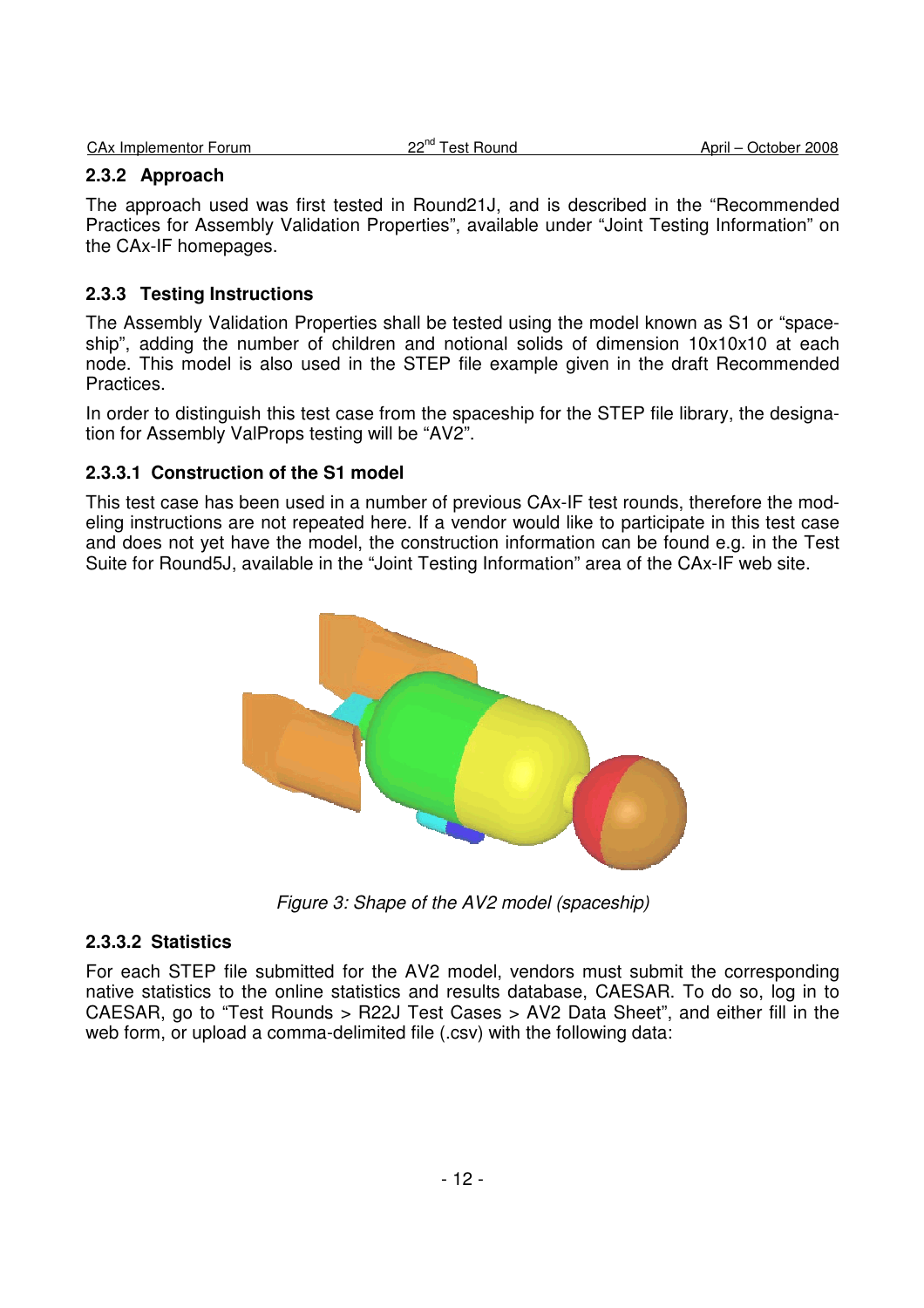| column name     | description                                                                                                                                                          |
|-----------------|----------------------------------------------------------------------------------------------------------------------------------------------------------------------|
| model           | The name of the test model, here: AV2                                                                                                                                |
| system_n        | The system code of the CAD system creating the STEP<br>file                                                                                                          |
| system_t        | The system code of the CAD system importing the<br>STEP file. For native stats, enter 'stp'                                                                          |
| unit            | The unit the model is designed in                                                                                                                                    |
| volume          | Total volume of all solids                                                                                                                                           |
| area            | Total surface area of all solids                                                                                                                                     |
| CХ              | Centroid of all solids                                                                                                                                               |
| cy              |                                                                                                                                                                      |
| CZ              |                                                                                                                                                                      |
| children        | pass/fail, indicates whether the number of children for<br>each node in the assembly tree matches the AVP value<br>given in the STEP file                            |
| valid_child     | pass/fail, is the instantiation of the validation property<br>'number of children' in the STEP file as per the recom-<br>mended practices for validation properties? |
| notional solids | all/partial/none, whether the position of all, some or<br>none of the assembly components in the model could<br>be validated throug the 'notional solids' AVP.       |
| valid notion    | pass/fail, is the instantiation of the validation property<br>'notional solids' in the STEP file as per the recom-<br>mended practices for validation properties?    |
| fudged_node     | The name or id of the node in the assembly tree for<br>which an error is returned by the Assembly Validation<br>Properties                                           |
| date            | The date when the statistics were last updated (will be<br>filled in automatically)                                                                                  |
| <b>issues</b>   | A short statement on issues with the file                                                                                                                            |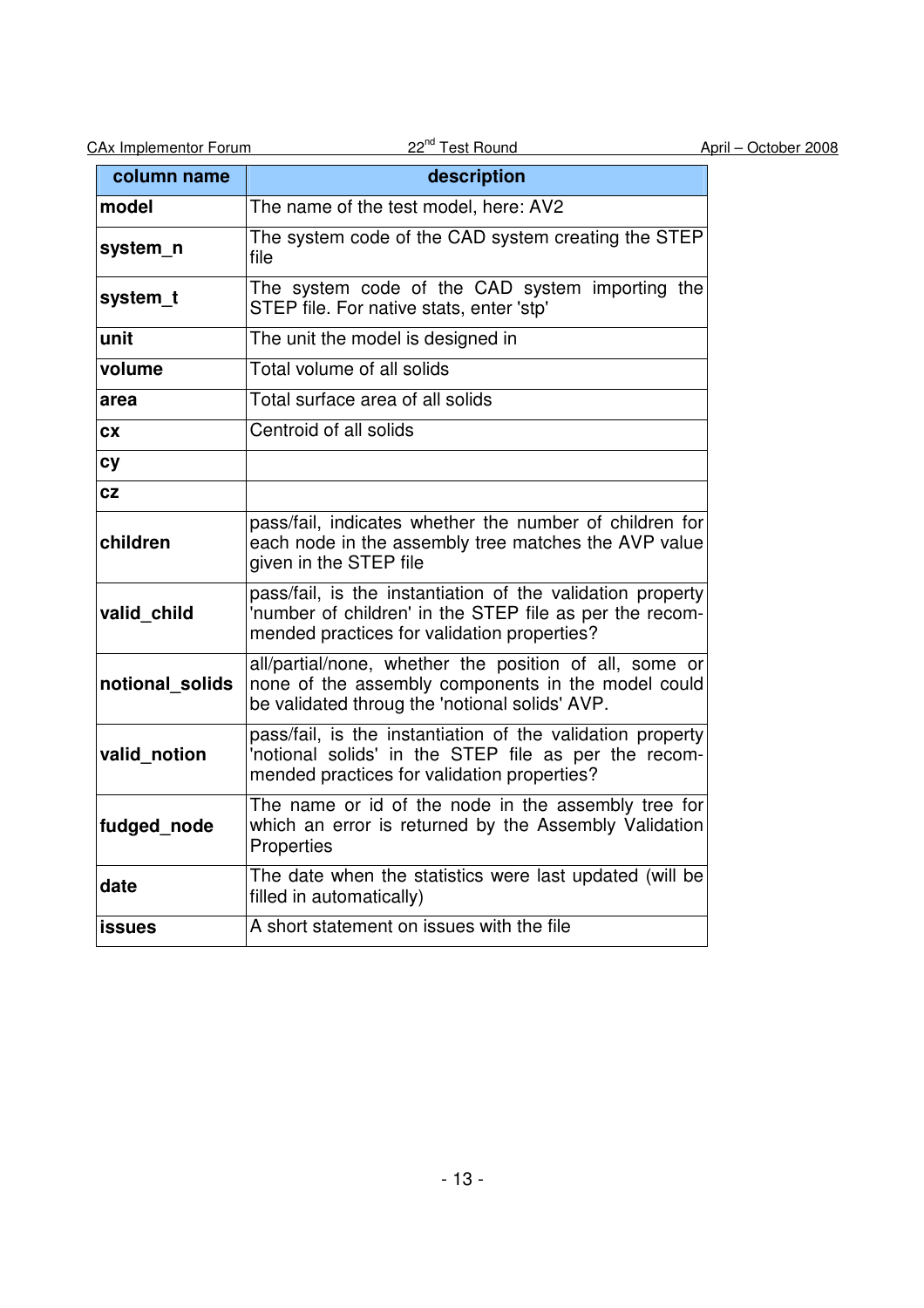## **3.0 STEP File Library Models**

## **3.1 Model IO1: Colors & 3D Text**

#### **3.1.1 Motivation**

The transfer of Solid Color and Overriding Face Color is one of the oldest functionalities tested in the CAx-IF. It has been tested since Round1J, and thus should be provided in the public STEP file library by a number of STEP processors.

The model is a non-assembled single solid model having a color assigned to the solid, for the inner face of the hollow shaft an overriding face color is specified and the edges limiting the drilled holes have another color assigned.

## **3.1.2 Approach**

#### **3.1.2.1 Presentation Colors**

Solid colors and overriding face colors shall be included by every system exporting this model for the STEP file library. The approach to be used is described in the "Recommended Practices for Colors & Layers", dated 11-08-2001, available on the "Joint Testing Information" section of the CAx-IF homepages.

#### **3.1.2.2 3D Annotation**

3D text has also been tested since the early days of the CAx-IF, although it is supported by only a limited number of STEP processors. Nevertheless, all vendors supporting this capability should include 3D annotations with the IO1 mode. The approach to be used is described in the "Recommended Practices for 3D Associative Text", dated 01-13-2000, available on the "Joint Testing Information" section of the CAx-IF homepages.



Figure 4: Annotated shape of the IO1 test case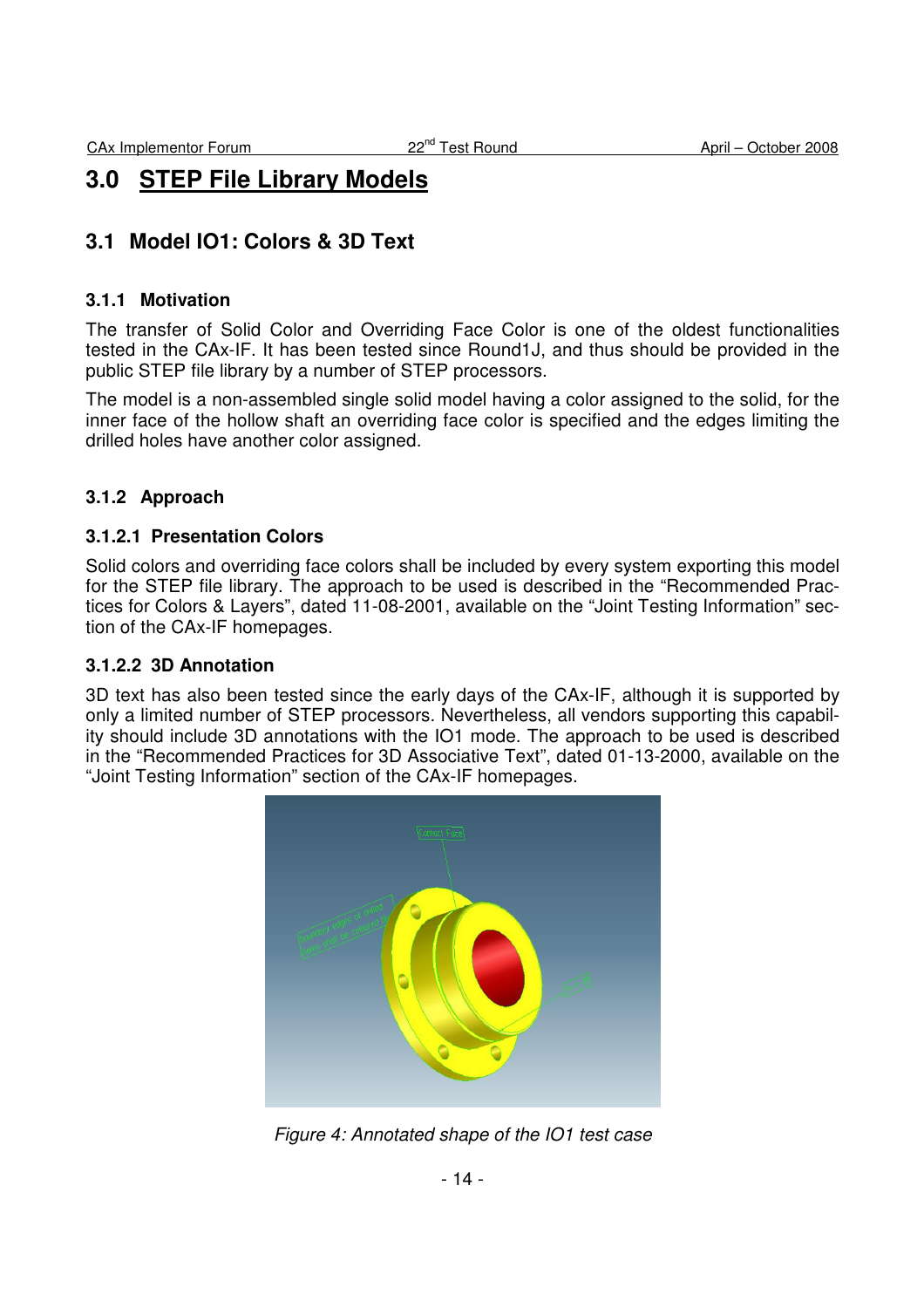#### **3.1.3 Testing Instructions**

#### **3.1.3.1 Construction of io1**

#### **Shape**

For those vendors who do not have the IO1 model, modelling instructions can be found in the Round2J Test Suite document, which can be found on the "Joint Testing Information" pages of the CAx-IF web sites, dated 09-01-1999.

## **Presentation**

The following colours should be chosen:

- solid colour: yellow
- overriding colour for contact face: red
- overriding colour for profile boundaries: blue

#### **Annotation**

Due to the variation in annotation related capability of the systems, only basic regulations are defined:

- style the texts with an arbitrary colour
- associate the text "contact face" to the inner face of the shaft
- associate the text "boundary edges of drilled holes are coloured blue" to the edge of any/ the drilled hole profile
- define the text "boundary edges of drilled holes are coloured blue " as a multi-line text
- select an arbitrary placement of the text
- optionally, add a third annotation containing special characters encoded in Unicode (see R20J and R21J Test Suite documents for details):
	- o German umlauts or Frenchs accents, using the \S-encoding
	- $\circ$  Asian characters, using the \X2-encoding

Systems not allowing one or the other of the above should try to find the closest work-around (e.g. associate to geometry instead of topology, omit associativity, etc.)

#### **3.1.3.2 Statistics**

For each STEP file submitted for the IO1 model, vendors must submit the corresponding native statistics to the online statistics and results database, CAESAR. To do so, log in to CAESAR, go to "Test Rounds > R22J Test Cases > IO1 Data Sheet", and either fill in the web form, or upload a comma-delimited file (.csv) with the following data: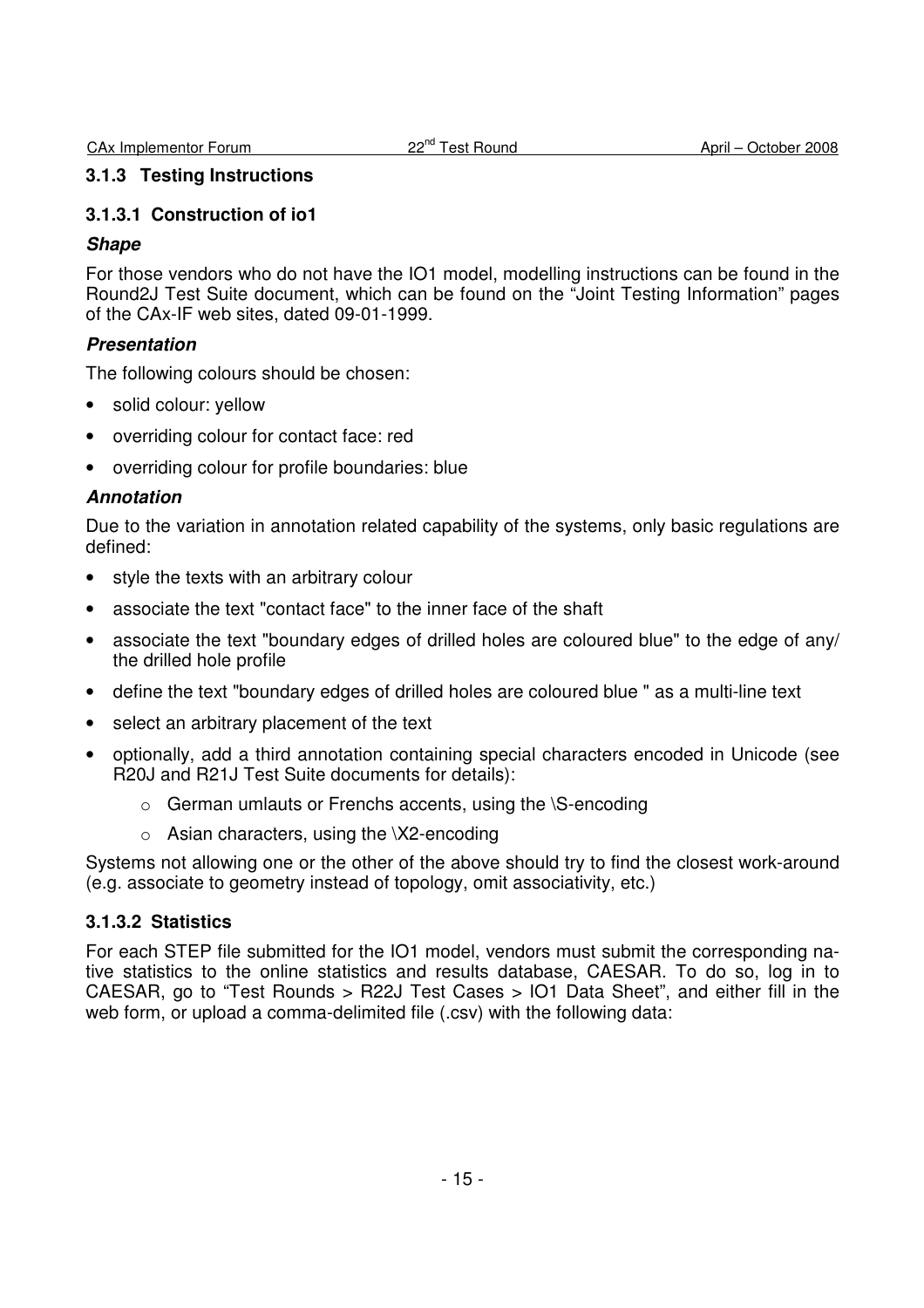| <b>CAx Implementor Forum</b> |  |
|------------------------------|--|
|                              |  |

| column name     | description                                                                                                                       |
|-----------------|-----------------------------------------------------------------------------------------------------------------------------------|
| model           | The name of the test model, here: 'IO1'                                                                                           |
| system_n        | The system code of the CAD system creating the STEP<br>file                                                                       |
| system_t        | The system code of the CAD system importing the<br>STEP file. For native stats, enter 'stp'                                       |
| unit            | The unit the model is designed in                                                                                                 |
| volume          | Total volume of all solids                                                                                                        |
| area            | Total surface area of all solids                                                                                                  |
| CX              | Centroid of all solids                                                                                                            |
| <b>cy</b>       |                                                                                                                                   |
| CZ              |                                                                                                                                   |
| color t1        | Text color used for the single-line text.                                                                                         |
| color_t2        | Text color used for the multi-line text.                                                                                          |
| color sd        | $all/partial/none - if the color of the solid in the model is$<br>totally correct, partially correct, or lost completely.         |
| color_f         | all/partial/none - if overriding face color in the model is<br>totally correct, partially correct, or lost completely             |
| color e         | all/partial/none - if overriding edge color in the model is<br>totally correct, partially correct, or lost completely             |
| valid txt       | all/partial/none - whether the specified texts appear in<br>the model                                                             |
| valid_txt_assoc | all/partial/none - whether the association of the text to<br>the elements fo the geometric model as described above<br>is correct |
| date            | The date when the statistics were last updated (will be<br>filled in automatically)                                               |
| issues          | A short statement on issues with the file                                                                                         |

## **3.2 Model AS1 : Geometric Validation Properties**

## **3.2.1 Motivation**

The Geometric Validation Properties were the first capability to enable verification of the data exchange in the STEP file, by adding information about the model to the model itself. The key parameters for solid models are total volume, total surface area and the centroid.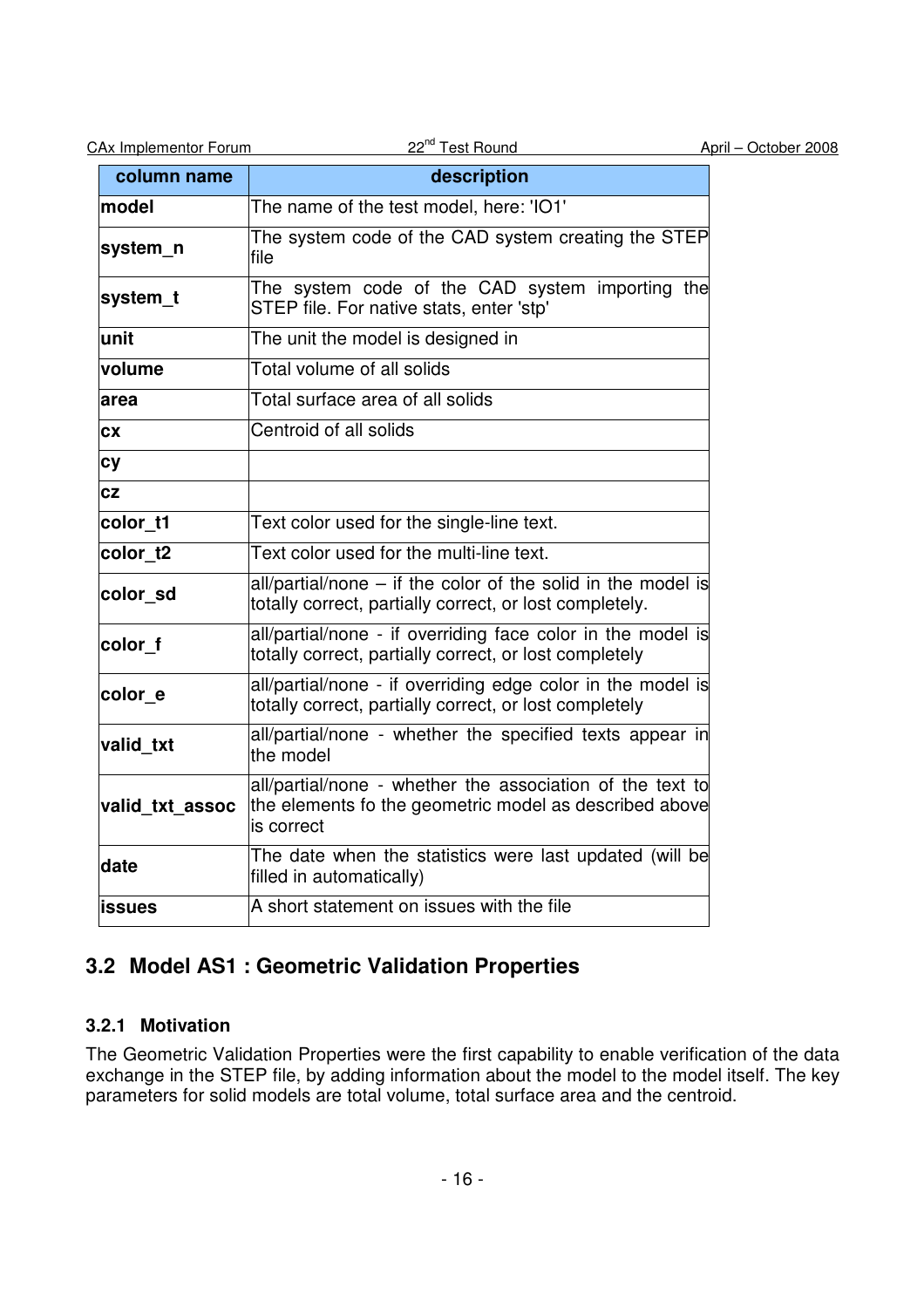The first extension to these validation properties was the functionality to verify the placement of components in an assembly, often referred to as "Extended Validation Properties", or "Val-Props II".

Both levels of validation are well-established and supported by a wide range of STEP processors, and hence shall be included in the public STEP file library.

## **3.2.2 Approach**

Geometric and Extended Validation Properties (ValProps I & II) shall be included by every system exporting this model for the STEP file library. The approach to be used is described in the "Recommended Practices for Geometric Validation Properties  $-2^{nd}$  Extension", dated 07-25-2007, available on the "Joint Testing Information" section of the CAx-IF homepages.

## **3.2.3 Testing Instructions**

Please note that system vendors that do not support the extended validation properties capability may also submit test files for this model. They are required to enter 'na' as the value for all ValProps II-related stats.

## **3.2.3.1 Model construction**

#### **Shape**

For those vendors who do not have the AS1 model at hand, modelling instructions can be found in the Round8J Test Suite document, which can be found on the "Joint Testing Information" pages of the CAx-IF web sites, dated 09-05-2001.

## **Geometric & Extended Validation Properties**

The values for the overall volume of the assembly, its total surface and its centroid shall be computed and transferred via the STEP file.

In addition to this, the centroid data and Shove-IT information for the subassemblies and parts shall be transferred for ValProps II.

## **3.2.3.2 Statistics**

For each STEP file submitted for the AS1 model, vendors must submit the corresponding native statistics to the online statistics and results database, CAESAR. To do so, log in to CAESAR, go to "Test Rounds > R22J Test Cases > AS1 Data Sheet", and either fill in the web form, or upload a comma-delimited file (.csv) with the following data:

| column name | description                                                                                 |
|-------------|---------------------------------------------------------------------------------------------|
| model       | The name of the test model, here: 'AS1'                                                     |
| system_n    | The system code of the CAD system creating the STEP file                                    |
| system t    | The system code of the CAD system importing the STEP file.<br>For native stats, enter 'stp' |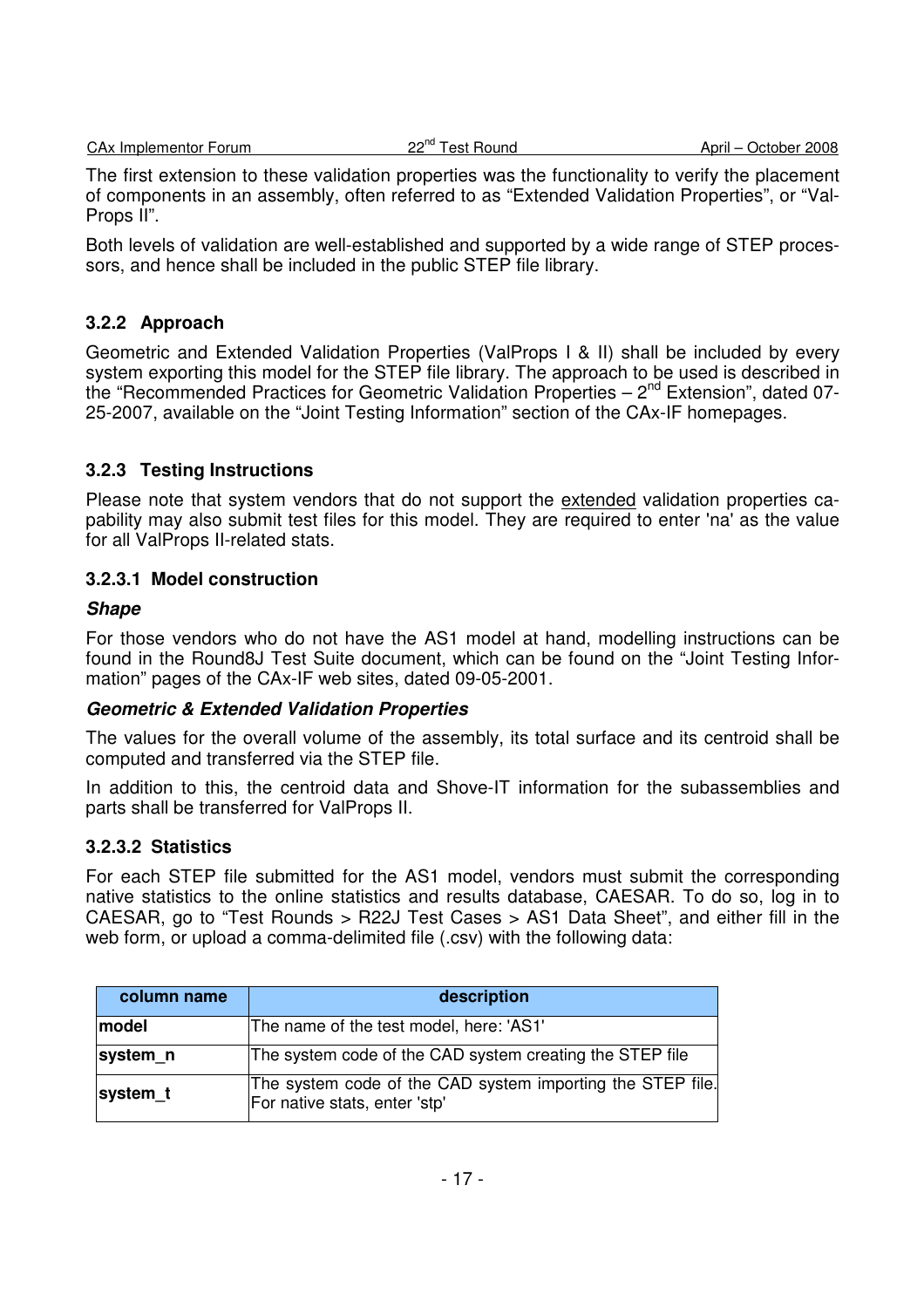| <b>CAx Implementor Forum</b> | 22 <sup>nd</sup> Test Round                                                                                                                                                               | April - October 2008 |
|------------------------------|-------------------------------------------------------------------------------------------------------------------------------------------------------------------------------------------|----------------------|
| unit                         | The unit the model is designed in                                                                                                                                                         |                      |
| volume                       | Total volume of all solids                                                                                                                                                                |                      |
| validation_volume            | Total volume of all solids as received via the validation property<br>capability                                                                                                          |                      |
| valid_vol                    | pass/fail, is the instantiation of the validation property 'volume'<br>in the STEP file as per the recommended practices for valida-<br>tion properties?                                  |                      |
| area                         | Total surface area of all solids                                                                                                                                                          |                      |
| validation_area              | Total surface area of all solids (entire assembly), as received<br>via the validation property capability                                                                                 |                      |
| valid_area                   | pass/fail, is the instantiation of the validation property 'area' the<br>STEP file as per the recommended practices for valprops?                                                         |                      |
| <b>CX</b>                    | Centroid of all solids                                                                                                                                                                    |                      |
| cy                           |                                                                                                                                                                                           |                      |
| <b>CZ</b>                    |                                                                                                                                                                                           |                      |
| validation cx                | Centroid of all solids (entire assembly) as received via the vali-<br>dation property capability                                                                                          |                      |
| validation cy                |                                                                                                                                                                                           |                      |
| validation cz                |                                                                                                                                                                                           |                      |
| valid_cent                   | pass/fail, is the instantiation of the validation property 'centroid'<br>in the STEP file as per the recommended practices for valida-<br>tion properties?                                |                      |
| model_size                   | model_size is the length of the space diagonal of the<br>3dimensional bounding box enclosing all entities in the model.<br>The result is the Centroid deviation divided by the model size |                      |
| shoveit ok                   | pass/fail, indicates whether the model passed comparison of<br>the Extended GVP (i.e. no parts/subassemblies misplaced), or<br>tailed.                                                    |                      |
| valid_shoveit                | pass/fail, indicates whether the target system considers the<br>implementation of the instance information valid as per the<br>recommended practices                                      |                      |
| date                         | The date when the statistics were last updated (will be filled in<br>automatically)                                                                                                       |                      |
| issues                       | A short statement on issues with the file                                                                                                                                                 |                      |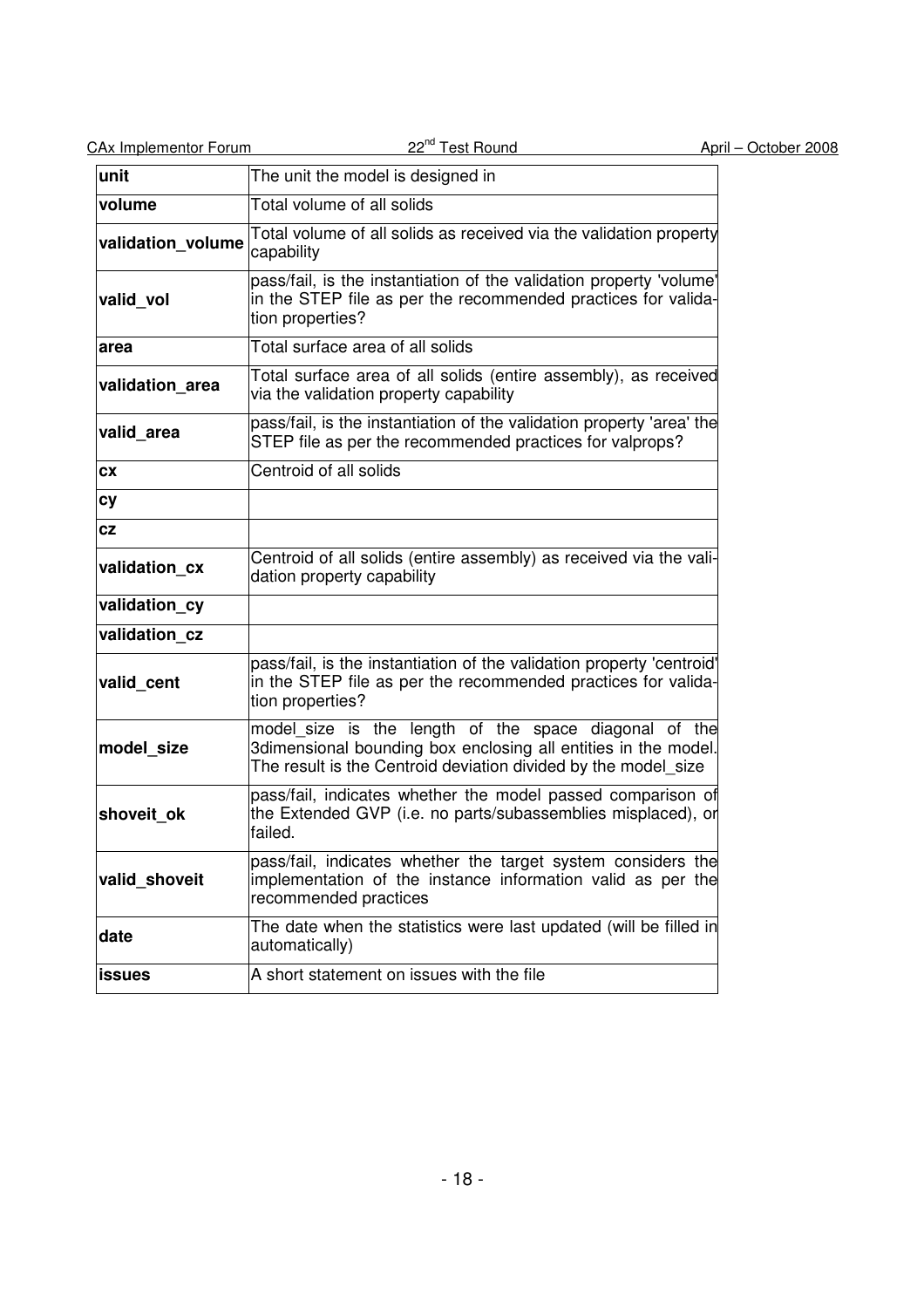## **3.3 Model S1: External References**

#### **3.3.1 Motivation**

#### **3.3.2 Approach**

(Nested) External References shall be included by every system exporting this model for the STEP file library. The approach to be used is described in the "Recommended Practices for (Nested) External References", dated 01-19-2005, available on the "Joint Testing Information" section of the CAx-IF homepages.

#### **3.3.3 Testing Instructions**

The External References shall be tested using the S1 model. This model will be split up into a set of STEP files:

- One structure STEP file containing only the complete assembly structure for basic external references, or
- One structure STEP file per level of the assembly structure, i.e. each containing one node of the assembly tree and its immediate children, for nested external references, plus
- One geometry STEP file for each component part used in the S1 model.

#### **3.3.3.1 Construction of the S1 model**

This test case has been used in a number of previous CAx-IF test rounds, therefore the modeling instructions are not repeated here. If a vendor would like to participate in this test case and does not yet have the model, the construction information can be found e.g. in the Test Suite for Round5J, available in the "Joint Testing Information" area of the CAx-IF web site.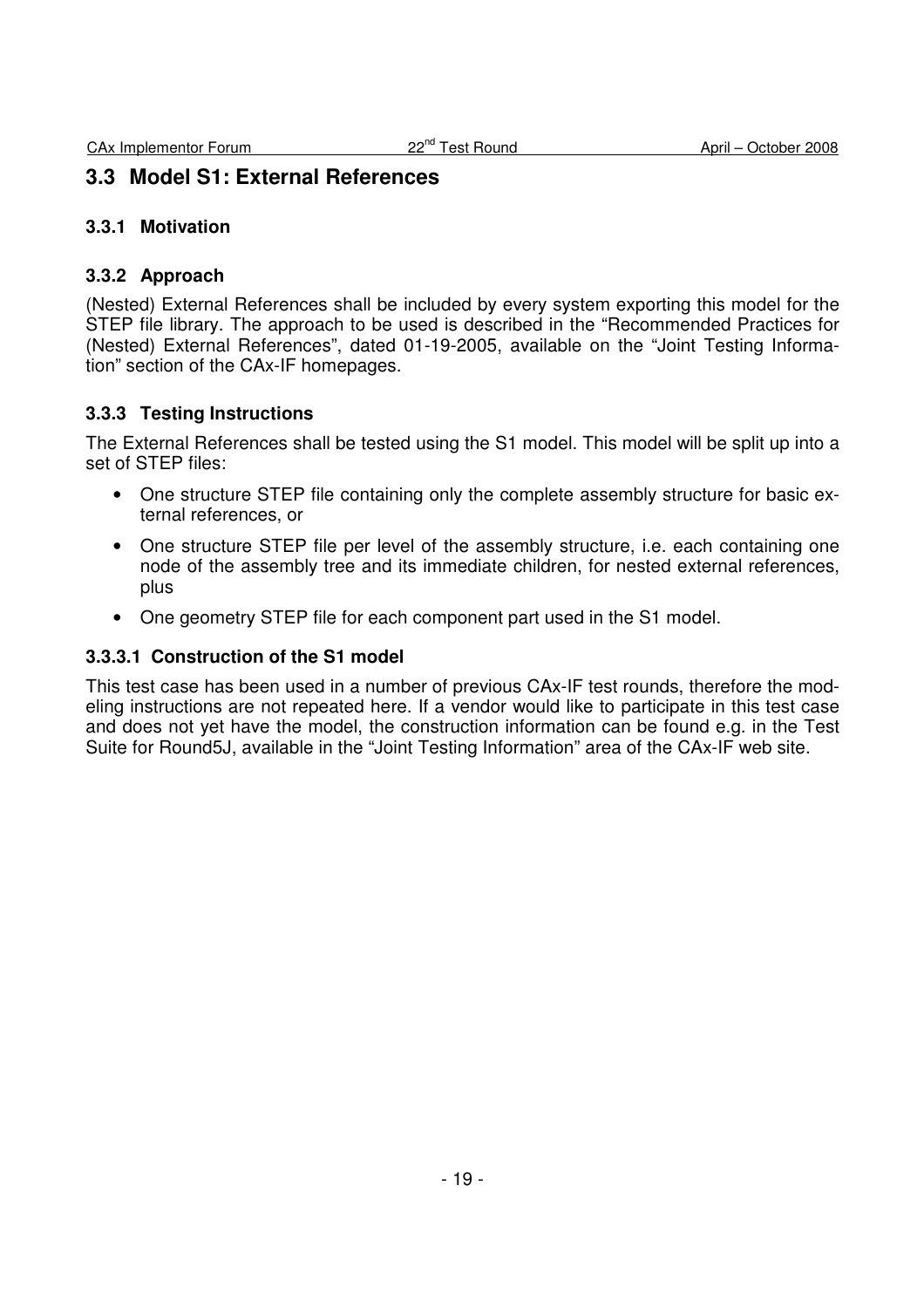

Figure 5: Shape and Structure of the S1 model (spaceship)

## **3.3.3.2 Statistics**

For each STEP file submitted for the S1 model, vendors must submit the corresponding native statistics to the online statistics and results database, CAESAR. To do so, log in to CAESAR, go to "Test Rounds > R22J Test Cases > S1 Data Sheet", and either fill in the web form, or upload a comma-delimited file (.csv) with the following data:

| column name | description                                                                                 |
|-------------|---------------------------------------------------------------------------------------------|
| model       | The name of the test model, here: 'S1'                                                      |
| system_n    | The system code of the CAD system creating the STEP file                                    |
| system_t    | The system code of the CAD system importing the STEP file.<br>For native stats, enter 'stp' |
| unit        | The unit the model is designed in                                                           |
| volume      | Total volume of all solids                                                                  |
| larea       | Total surface area of all solids                                                            |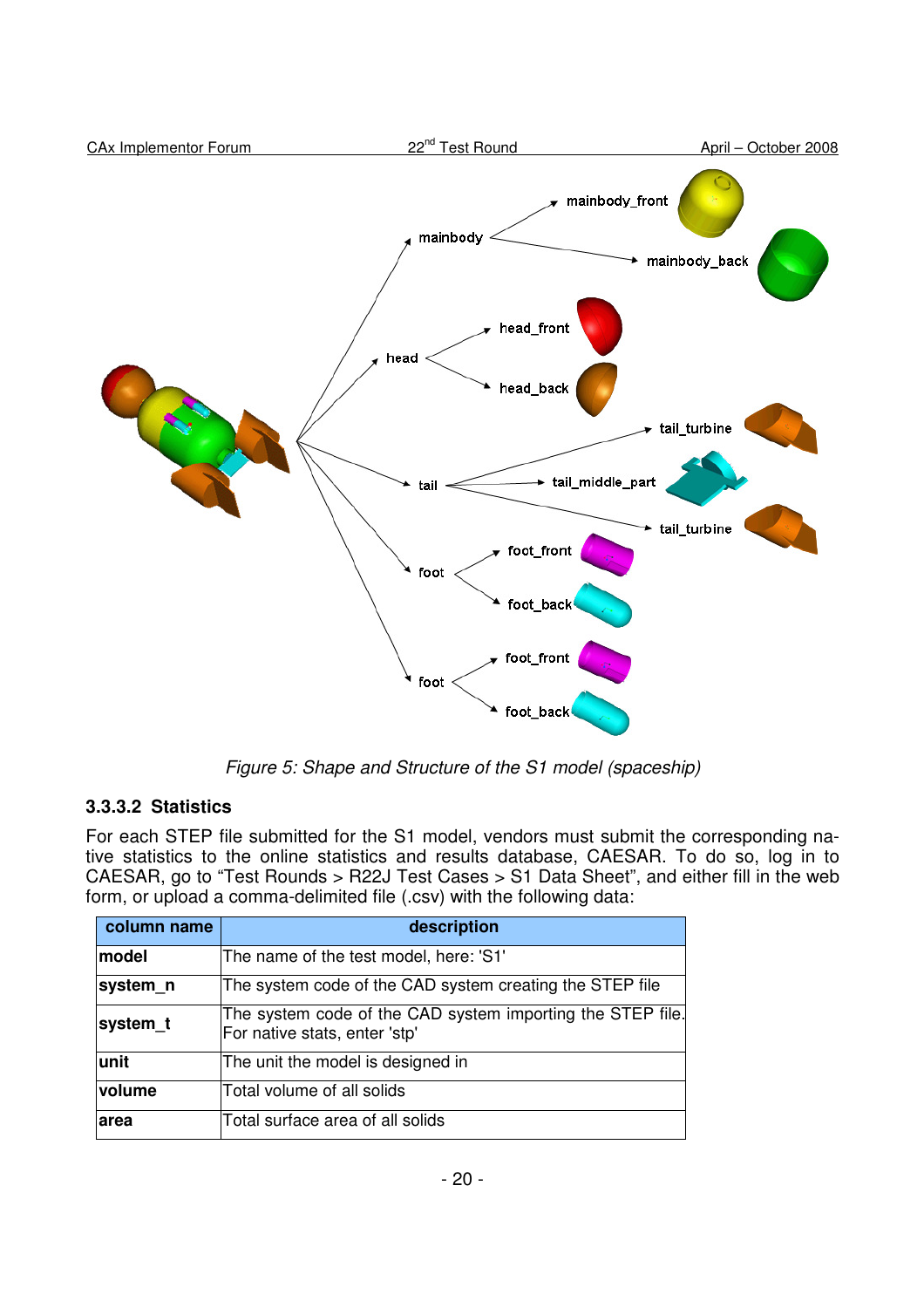| <b>CX</b>      | Centroid of all solids                                                                                                                                                                         |
|----------------|------------------------------------------------------------------------------------------------------------------------------------------------------------------------------------------------|
| cy             |                                                                                                                                                                                                |
| <b>cz</b>      |                                                                                                                                                                                                |
| fref found     | all/partial/none - indicates if all, some or none of the file refer-<br>ences for the external geometry can be found the file node<br>associations to the external geometry can be established |
| fref_processed | all/partial/none - indicates if all, some or none of the refer-<br>enced files can be processed to construct the overall model                                                                 |
| <b>date</b>    | The date when the statistics were last updated (will be filled in<br>automatically)                                                                                                            |
| lissues        | A short statement on issues with the file                                                                                                                                                      |

## **3.4 Model DM1: Density and Material name**

## **3.4.1 Motivation**

Usually, transfer of different materials is not included in geometry exchange via STEP. On export, a consistent density for all parts is assumed.

This capability provides an approach to transfer density values (as real values) and material names (as strings). Using the density information, the center of geometry of a model can be distinguished from the center of gravity. The material name can be used to receive further information about that material, e.g. from a database.

Though supported by only a limited number of STEP processors, it was agreed to add this test case to the STEP file library, since it provides capabilities of interest for interoperability testing with PDM and CAE processors.

## **3.4.2 Approach**

Material Identification shall be included by every system exporting this model for the STEP file library. The "Material as Product" approach to be used is described in section 5.1 of the "Recommended Practices for Material Identification and Density", dated 07-12-2005, available on the "Joint Testing Information" section of the CAx-IF homepages. Density information may be included as either a general property of the material (section 5.2) or as a material property (section 5.2).

## **3.4.3 Testing Instructions**

## **Shape**

The test model is based on a sub-assembly of the well-known AS1 model, i.e. one of the "Lbracket assemblies". Modeling instructions for the AS1 model and its subassemblies can be found in the Round8J Test Suite document, which can be found on the "Joint Testing Information" pages of the CAx-IF web sites, dated 09-05-2001.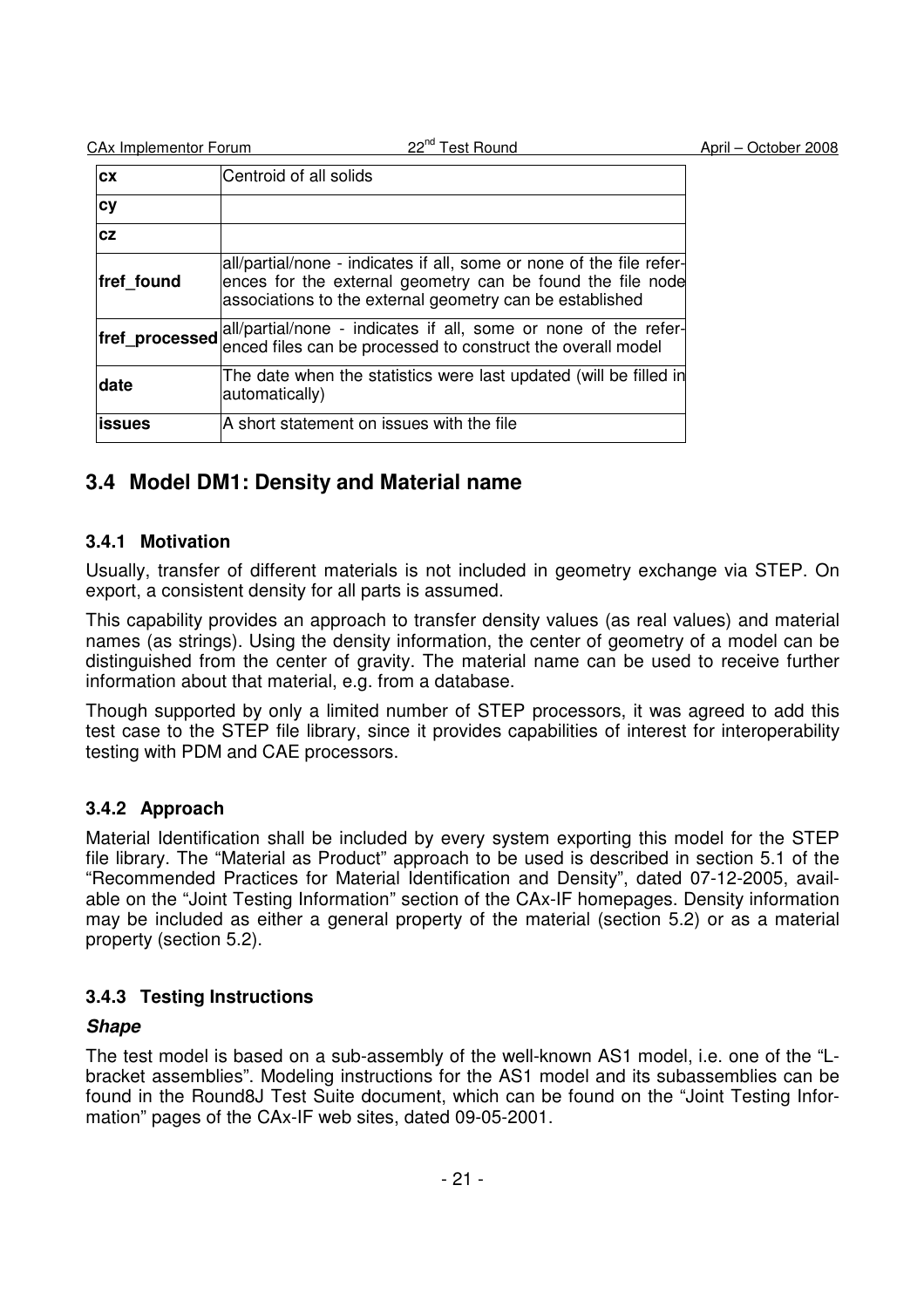

Figure 6: Shape of the DM1 model

This sub-assembly is composed of three individual parts, each of which should be assigned a different density and material name. Suggested values are:

| Part        | <b>Density</b>  | <b>Material name</b>    |
|-------------|-----------------|-------------------------|
| L-bracket   | .160 $lb/cu$ in | AMS 4928; Titanium 6-4  |
| <b>Bolt</b> | .285 $lb/cu$ in | AMS 5613; Greek Ascoloy |
| Nut         | .297 lb/cu in   | AMS 5662; Inconel 718   |

Due to the different densities, the center of gravity will differ from the center of geometry. These coordinates, besides the transferred values for density and material, will be the focus of this test.

## **3.4.3.1 Statistics**

For each STEP file submitted for the DM1 model, vendors must submit the corresponding native statistics to the online statistics and results database, CAESAR. To do so, log in to CAESAR, go to "Test Rounds > R22J Test Cases > DM1 Data Sheet", and either fill in the web form, or upload a comma-delimited file (.csv) with the following data:

| column name | description                                                                                 |  |  |
|-------------|---------------------------------------------------------------------------------------------|--|--|
| model       | The name of the test model, e.g. 'AS1'                                                      |  |  |
| system_n    | The system code of the CAD system creating the STEP<br>file                                 |  |  |
| system_t    | The system code of the CAD system importing the STEP<br>file. For native stats, enter 'stp' |  |  |
| unit        | The unit the model is designed in                                                           |  |  |
| volume      | Total volume of all solids                                                                  |  |  |
| larea       | Total surface area of all solids                                                            |  |  |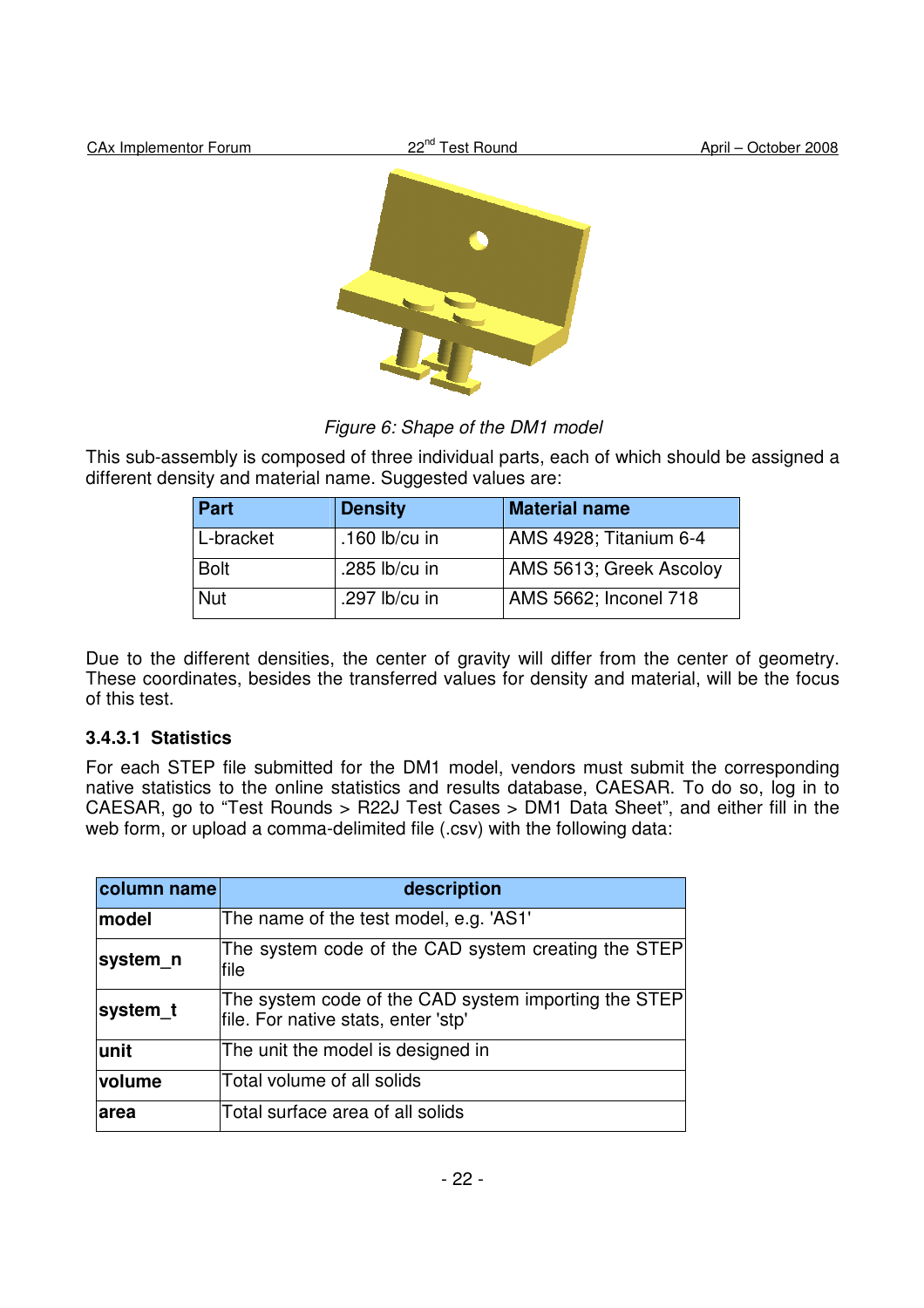| <b>CAx Implementor Forum</b> | 22 <sup>nd</sup> Test Round                                                         | April - October 2008 |
|------------------------------|-------------------------------------------------------------------------------------|----------------------|
| <b>CX</b>                    | Centroid of all solids                                                              |                      |
| cy                           |                                                                                     |                      |
| cz                           |                                                                                     |                      |
| gravx                        | Center of gravity for all solids                                                    |                      |
| gravy                        |                                                                                     |                      |
| gravz                        |                                                                                     |                      |
| density                      | Density value for the L-Bracket part                                                |                      |
| <b>Imaterial</b>             | Material name for the L-Bracket part                                                |                      |
| date                         | The date when the statistics were last updated (will be<br>filled in automatically) |                      |
| lissues                      | A short statement on issues with the file                                           |                      |

# **4.0 Production models: PM20**

## **4.1 Motivation**

In an attempt to test the STEP processors on real world models, the CAx Implementor Forum will be testing production parts in this round and future rounds of CAx-IF testing. These production models are characteristic for components and assemblies that are encountered in the aerospace and automotive industries. PDES, Inc. and ProSTEP iViP member companies and vendors have supplied these models.

## **4.2 Approach**

Testing of Production Models focuses mainly on data quality, not on specific functionalities. Assemblies should therefore be exported as a single STEP file. The file format should be either AP214-IS or AP203e2. In order to support quality validation of the Production Model exchange, all vendors shall include the maximum level of Validation Properties they support. In addition, since Round18J, the native and target statistics will include ValProps.

All source system native models and STEP files may be analyzed for data quality by the "CADIQ" developers. STEP syntax and structure will be checked by the CAx-IF facilitators. In order to enable an end-to-end analysis of the data exchange, all vendors importing Production Model STEP files are asked to submit the resulting target model from their system along with or instead of the target statistics.

## **4.3 Testing Instructions**

The native models as provides by the user companies should be exported to STEP by all participants who maintain a STEP processor for the respective CAD system. The native models will be made available on the CAx-IF Document Sharing Web Site under "Round 22J > Production Models".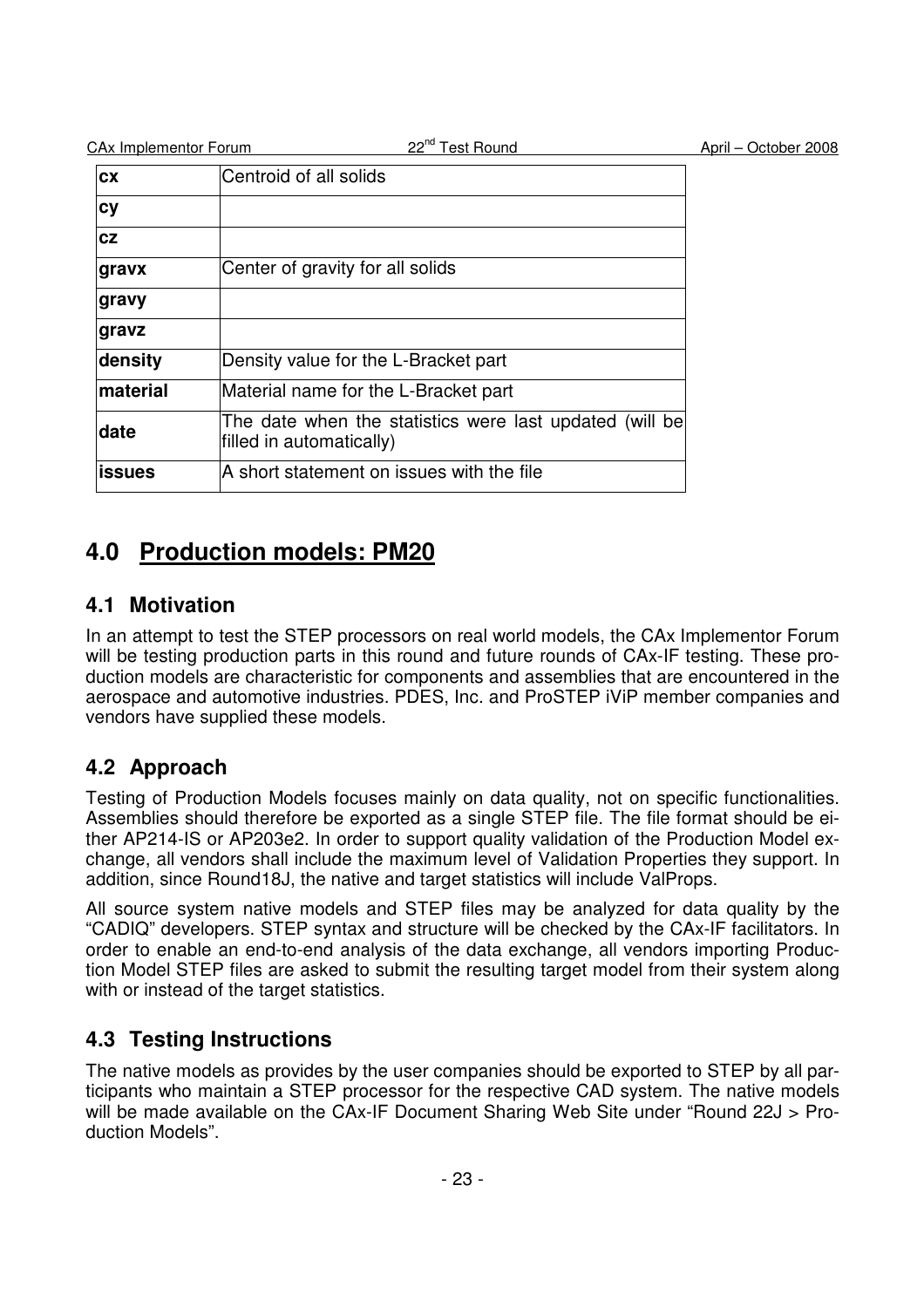## **4.3.1 List of available models**

| <b>Model name</b>   | <b>Stats code</b> | <b>Native System</b> | Remarks              |
|---------------------|-------------------|----------------------|----------------------|
| <b>Motion Stage</b> | pm20 pe           | Pro/Engineer         | Provided by Raytheon |
|                     |                   |                      |                      |

## **4.3.2 Results**

For each STEP file submitted for the PM20 model, vendors must submit the corresponding native statistics to the online statistics and results database, CAESAR. To do so, log in to CAESAR, go to "Test Rounds > R22J Test Cases > PM20 Data Sheet", and either fill in the web form, or upload a comma-delimited file (.csv) with the following data:

| column name       | description                                                                                                                                                |
|-------------------|------------------------------------------------------------------------------------------------------------------------------------------------------------|
| model             | The name of the test model, e.g. 'AS1'                                                                                                                     |
| system_n          | The system code of the CAD system creating the STEP file                                                                                                   |
| system_t          | The system code of the CAD system importing the STEP file.<br>For native stats, enter 'stp'                                                                |
| unit              | The unit the model is designed in                                                                                                                          |
| volume            | Total volume of all solids                                                                                                                                 |
| validation volume | Total volume of all solids as received via the validation property<br>capability                                                                           |
| valid_vol         | pass/fail, is the instantiation of the validation property 'volume'<br>in the STEP file as per the recommended practices for valida-<br>tion properties?   |
| area              | Total surface area of all solids                                                                                                                           |
| validation area   | Total surface area of all solids (entire assembly), as received<br>via the validation property capability                                                  |
| valid_area        | pass/fail, is the instantiation of the validation property 'area' the<br>STEP file as per the recommended practices for validation<br>properties?          |
| СX                | Centroid of all solids                                                                                                                                     |
| <b>cy</b>         |                                                                                                                                                            |
| CZ                |                                                                                                                                                            |
| validation_cx     | Centroid of all solids (entire assembly) as received via the vali-<br>dation property capability                                                           |
| validation cy     |                                                                                                                                                            |
| validation cz     |                                                                                                                                                            |
| valid cent        | pass/fail, is the instantiation of the validation property 'centroid'<br>in the STEP file as per the recommended practices for valida-<br>tion properties? |